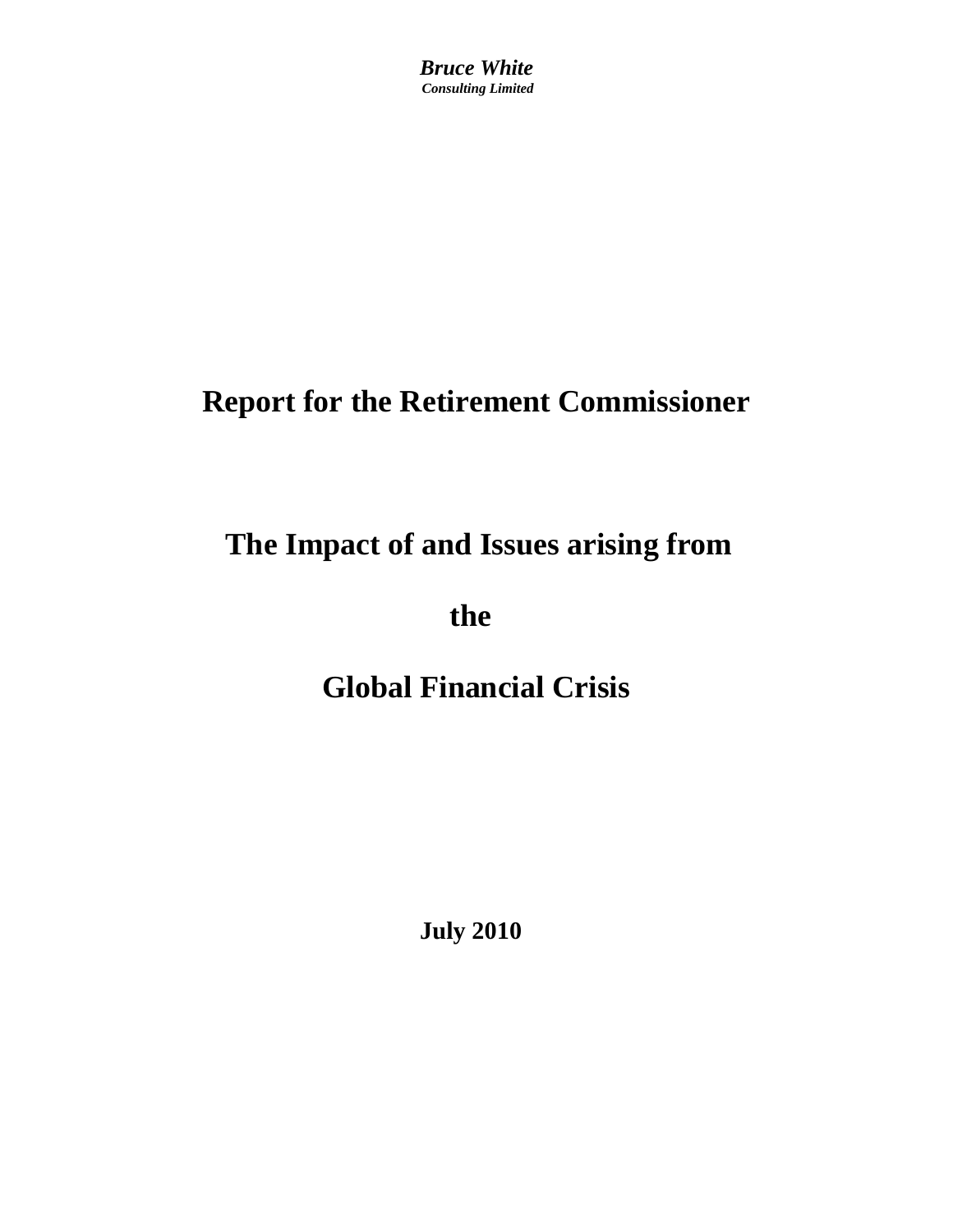## **1. Executive summary**

 $\overline{a}$ 

1. This report has been prepared as background for the 2010 Review of Retirement Income Policies being undertaken by the Retirement Commissioner, in accordance with the requirements of the Retirement Income Act 2001. One of the matters that the Government has asked the Commissioner to address is how the global financial crisis may affect the adequacy of retirement income provision for individuals at various life stages. In that connection, the Commissioner has sought an independent assessment covering four matters, as summarized below.<sup>1</sup>

## **1.1 What has been the impact of the Global Financial Crisis (GFC) on households' savings and worth (considering, if possible, both the wellbeing of the current retired population and the retirement preparations of the non-retired)?**

2. Taking the impact of the global crisis from abroad and the failure of New Zealand finance companies together, the initial, direct, impact of the GFC on households' aggregate net worth was significant (-9% in 2008). But recoveries in equity and house prices in 2009, albeit with some reversal in first half 2010, have offset a good part of that initial impact. Overall the impact to date has been moderate compared with that in harder-hit economies in the Northern Hemisphere, and probably less than that following the 1987 share market 'crash'.

3. New Zealand, which ultimately means New Zealand households, has weathered the GFC comparatively well because:

- going into the crisis, the core domestic banking system, and corporate balance sheets, were relatively robust;
- of strong financial sector links to Australia, with equally strong banks and corporations;
- both economies, particularly Australia, but also New Zealand, including through Australia, are linked to Asia, which has rebounded from crisis more strongly than any other region.
- The Government's financial position going into the crisis was reasonably strong, which helped to underpin financial market confidence and meant that there was room for the Government to ease fiscal policy to help support the economy.

4. But the moderate impact in aggregate masks a wide dispersion of outcomes across individual households. Some households have suffered substantial losses, a few will

<sup>&</sup>lt;sup>1</sup> These matters also overlap significantly with another of the Commissioner's terms of reference, namely: the role of New Zealand's financial services sector in relation to retirement income provision, specifically what might be done to enhance markets' and consumer trust in the sector.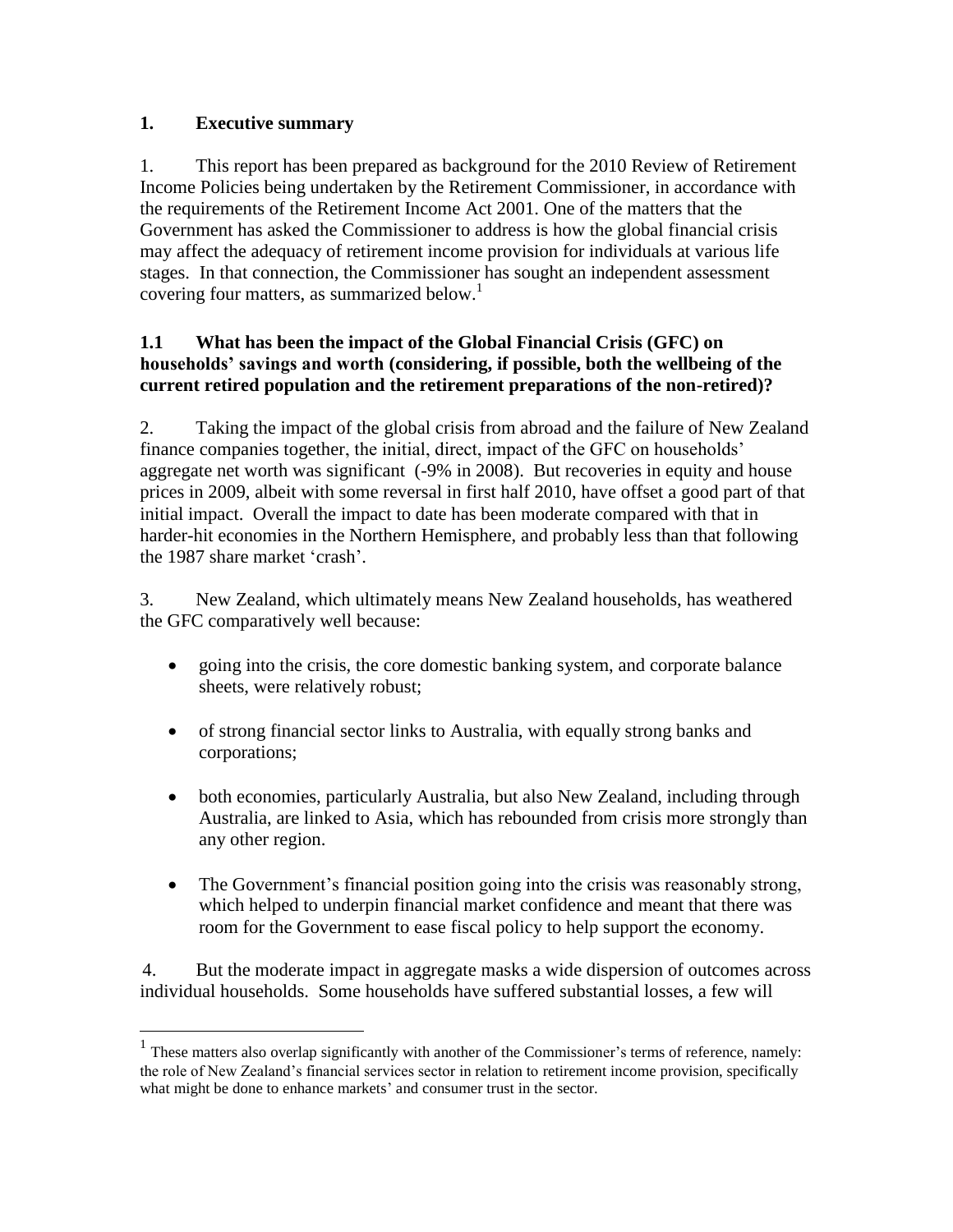have augmented their wealth, and most will have been only moderately affected. Prominent amongst the losses have been those incurred by some households on fixed interest, and in particular finance company, investments. Compared with equity and real estate assets, which can be expected to fluctuate in value, these investments will have been viewed as relatively safe, and the losses incurred may have impacted on public *confidence* more than the amounts involved (losses of around \$3  $\frac{1}{2}$  billion - 4 billion) might indicate.

5. Fiscal (and monetary) policy has absorbed much of the impact that otherwise would have been felt by household incomes (and saving). In other words, much of the impact has been absorbed by government dis-saving; household saving, if anything, has increased, with the rate of household debt accumulation having slowed quite sharply. The projected deterioration in government net worth over the five years to 2013, at nearly 20 per cent of GDP, is three times the fall in household net worth over 2008-2009; in effect a transfer of the impact to future taxpayers (today's younger to middle-aged cohorts).

6. A full assessment of the impact of the GFC across different age cohorts is complicated by a need to trace through effects felt via a number of different channels, and data limitations. But broadly:

- Losses on financial assets will disproportionately have impacted older cohorts, given that they account for a disproportionate share of aggregate financial assets (having been accumulating for longer, and given that a larger share of the saving by younger cohorts typically is channeled into servicing a mortgage).
- But older cohorts will have benefited disproportionately from the sustained increase during the run-up to the crisis in the real value of houses. Middle-aged cohorts also will have benefited, but will also be carrying more debt, while younger cohorts aspiring to home ownership face larger borrowing requirements and uncertain prospects for house values (but for a period at least, lower mortgage interest rates than have prevailed for some time).
- Today's older (retired and near retired) cohorts are benefiting from the government's commitment to maintain the terms of the New Zealand superannuation scheme, whilst the GFC has increased uncertainty about those terms being able to be sustained in the longer term, owing to the significant deterioration in the Government's fiscal position, with less being ear-marked than previously as funding for future NZ Superannuation payments.

#### **1.2 Causes of the failure of finance companies**

7. A number of specific factors can be listed as having contributed to the large number of finance company failures since 2006 but, taken together, they boil down to finance companies having been able to represent the investments they offered to the public as something different from the assets that backed them. In many countries, the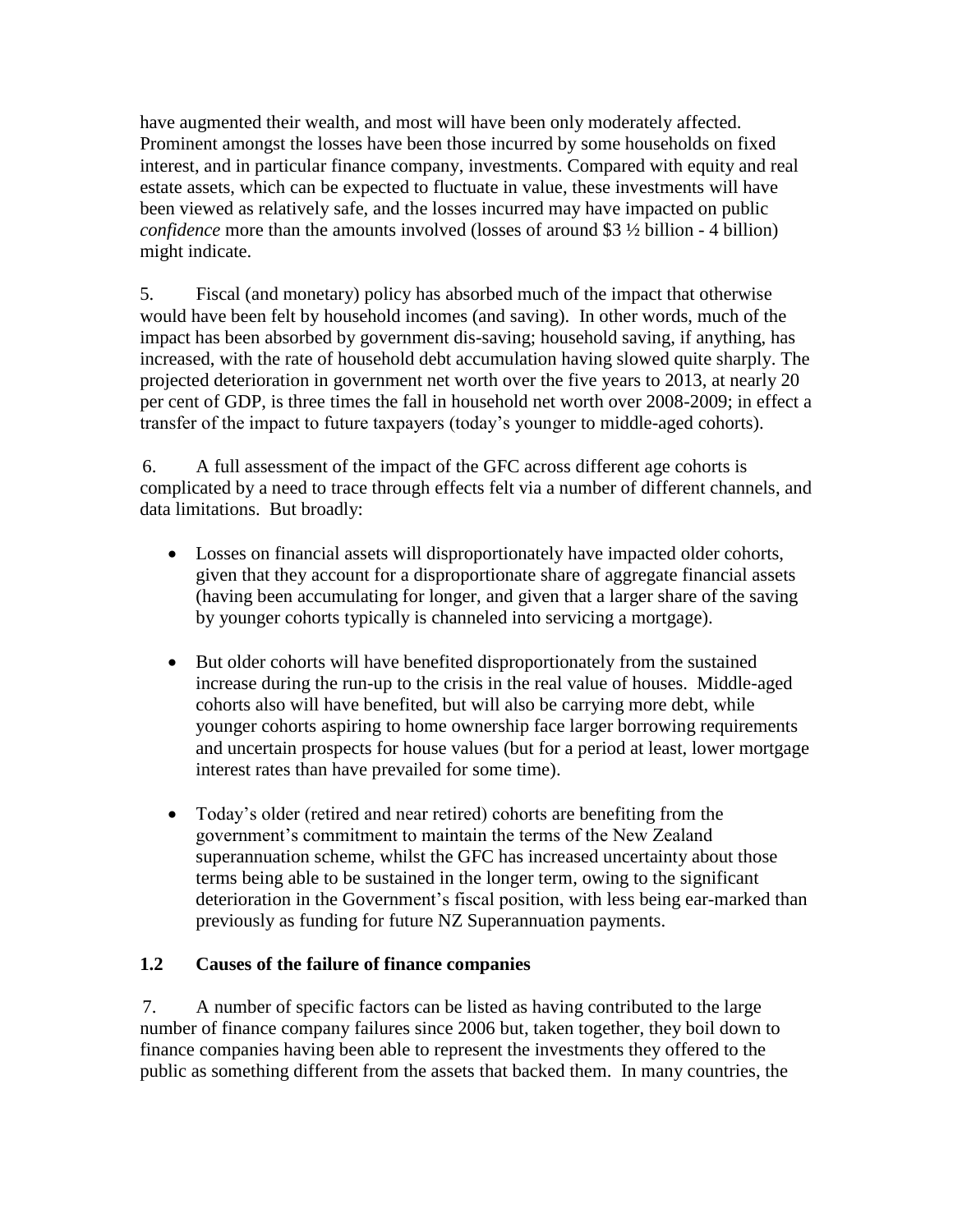investments offered would have been referred to as 'high yield' or 'junk' bonds, and could not have been referred to as 'deposits'.

- 8. More specifically:
	- The finance companies that failed, predominantly, were property development financiers, which, typically, lent on a non-amortising, deferred interest, and 'mezzanine' (ie, second tier in point of security) basis, in some cases, with a significant amount of the loan portfolio accounted for by large and/or relatedparty exposures. All this is the antithesis of the prudent lending one normally would expect of a 'deposit-taker'.
	- The applicable governance, regulatory, and supervisory arrangements were not of a standard commensurate with being in the business of taking 'deposits'.
	- Investors, and/or their advisers, did not themselves adequately assess the risks, in part because they did not perceive a need to do so, in part because the risks were not adequately disclosed, and, in part, because they did not have the capability required.
	- The investment mantra that 'high return  $=$  high risk' may have been (mistakenly) extrapolated by the investing public to also mean 'moderate return = moderate risk'. To the extent this was the case, finance companies will have been able to pitch their interest rates for what were high risk investments just a few percentage points above bank deposit rates. This will have left finance companies with ample interest margin to cover the cost of high-profile brand advertising (that reinforced a no more than moderate risk profile) and commission payments to induce advisers to recommend their investment products.

## **1.3 Important lessons from the crisis for current and future retired populations in their management of savings and retirement income**

9. The GFC has 'stress-tested' most aspects of financial sector policy and practice, including some established principles relating to individual saving and investing for, and in, retirement. Two lessons relate to:

- A need for realistic assessment of the level of investment returns that can be expected in a low-inflation environment;
- A need to reassess the limits of do-it-yourself investing (by non-experts).

10. The years running up to the GFC have been widely described, globally, as a period during which investors were 'searching for yield'. Interest rates were relatively low by historical standards, and investments offering some additional yield held particular attraction. Examples include the global appetite for high yielding currencies (including the NZD and AUD); for asset-backed securities (eg, CDOs) and, in New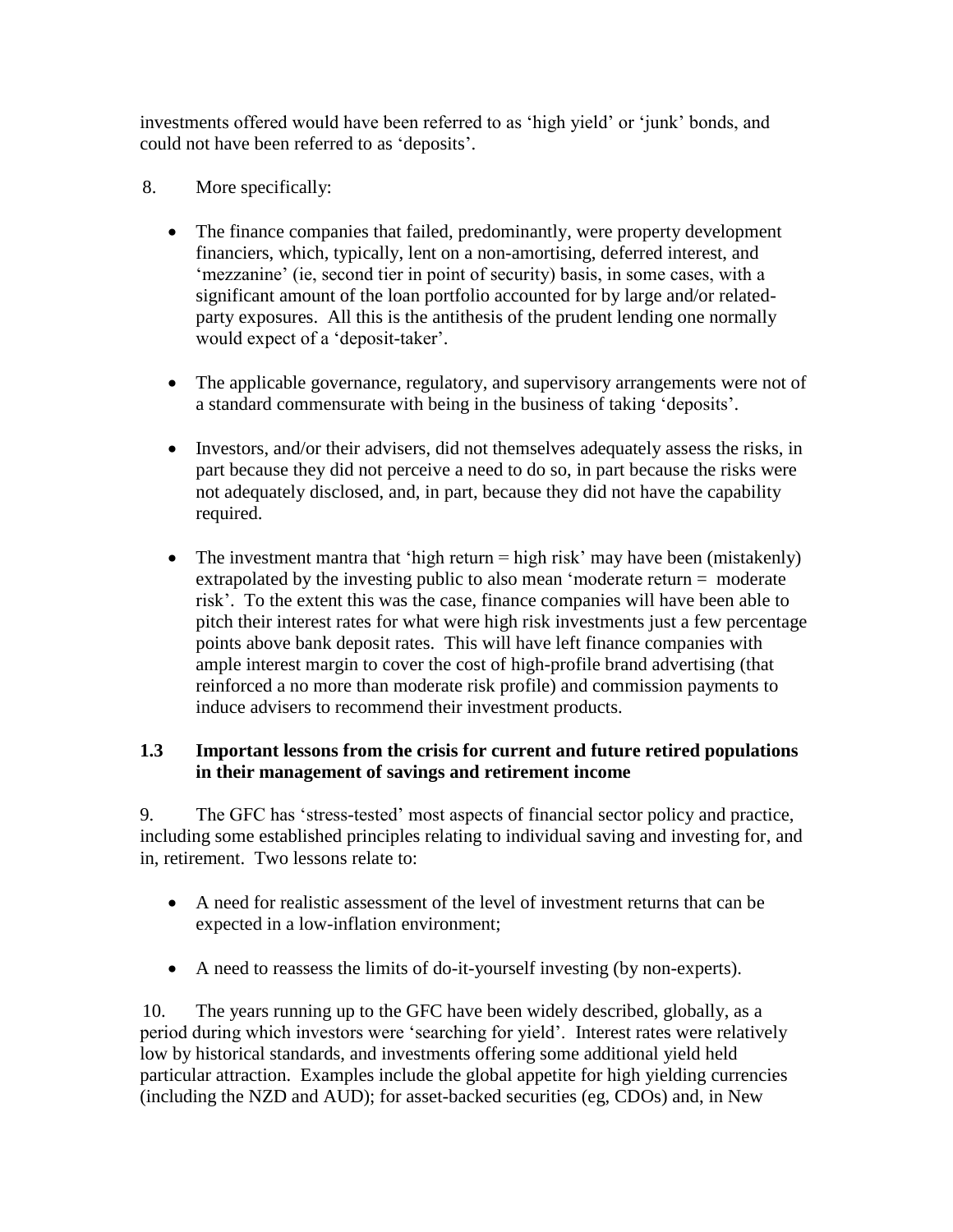Zealand, for finance company deposits. What was not so much appreciated at the time, but is hardly surprising, is that the search for yield was accompanied with increased risk.

11. Which points to a need now to reassess whether the 'risk-free' rate of return might be a notch or two lower than previously thought. If so, there are implications for both those seeking to accumulate a 'nest-egg' for retirement, and for those in retirement and relying on their investment nest-egg to provide a regular *and reliable* cash-flow that substitutes for previous employment income. If reasonable expectations of returns on savings need to be scaled back, those saving for retirement may need to save more than previously thought. And the lesson for those in retirement is that they may need to be more willing to run down their capital, given that the alternative, of taking greater investment risk in an attempt to generate more investment income, can result in outright loss of capital.

12. Similarly, the fact that many investors were enticed into new, in some cases complex, areas of investment, where risks were lurking below the surface and were under-appreciated, suggests a need for a re-assessment of the limits of do-it-yourself investing (by non-experts). That carries implications for:

- policymakers, specifically a need to reassess the extent to which a regulatory regime that assumes investment capabilities on the part of 'non-expert' investors can be effective;
- savers/investors, who may need to be more willing to seek, and to be prepared to pay for, advice, or confine themselves to relatively 'vanilla' products; and
- the financial services industry, in which the public may have higher expectations than hitherto regarding its responsibilities for providing trustworthy and value-formoney advice.

#### **1.4 Has the response to both the global crisis and the finance company collapses gone far enough? If not, what else is needed in the way of government, industry, individual response?**

13. Three policy developments that are currently under development or in the process of implementation are: <sup>2</sup>

 **Prudential regulation of 'non-bank deposit-takers'** – to require bank-like institutions to maintain minimum prudential standards, similar to those applied to banks. Ideally a further step would be to simplify and further clarify the bank/non-bank boundary by restricting use of the term 'deposit' and 'deposittaker' to institutions that are licensed, and supervised, as banks, with all other institutions then being described as issuers of risk investments.

 $\overline{a}$  $2^2$  A number of the policy measures listed were initiated prior to, but have been accelerated by, the outbreak of the GFC.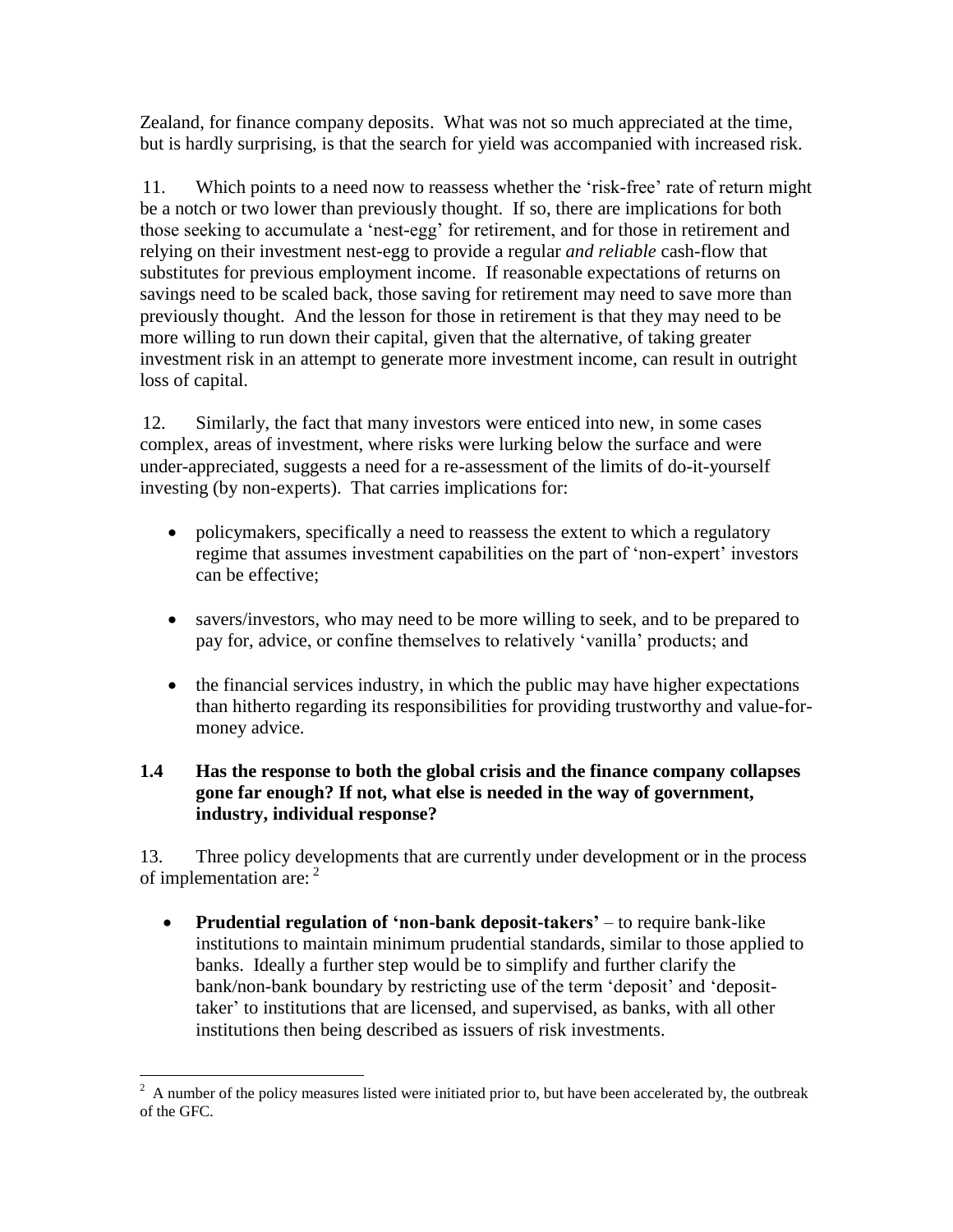**Regulation of financial advisers** – to raise standards of professionalism, notably with respect to competence and conflicts of interest. The proposed Code of Professional Conduct, which will apply to all providers of financial advice, should see a floor being put under standards when there has been none previously. But whether standards lift to a more consistently adequate level may depend as much on the extent to which existing industry bodies take up the mantle of developing a more fully-fledged profession, say, along the lines of the accounting and legal professions.

#### **Comprehensive reform existing securities law**, including to –

- o substantially revamp existing prospectus and investment statement disclosure requirements. Core proposals are that the information required to be provided to investors at the 'point of sale' should include (a) a risk rating, not just the information needed to enable investors themselves to make their own assessment; and (b) in the case of complex products, warnings that unsophisticated investors should not invest without taking professional advice. These proposals are well-aligned with the points made above in relation to 'do-it-yourself' investing and, if implemented, could make for a substantially more effective disclosure regime than hitherto.
- o consolidate the financial regulatory functions of the Securities Commission, MED and NZX into a new Financial Markets Authority, to create a single regulator focused on proactively monitoring and enforcing securities law. Reducing fragmentation of regulatory roles should make for more effective regulation. It is not clear, however, whether current proposals go as far as they could, for example, whether it would be beneficial also to incorporate the current *financial* regulatory role of the Commerce Commission under the Fair Trading Act, and the Takeovers Panel, into the FMA. In a similar vein, there is a question concerning whether the multi-layered structure for collective investment funds (fund manager, trustee, and administrator) is the most cost-effective approach. Does splitting roles and responsibilities strengthen or weaken scrutiny and accountabilities? And there is the question of cost, against the backdrop of a widely held view that the all-up costs (fees) for managed investment fund products are high relative to the value added.

14. An area of policy development that is at a more preliminary stage is macroprudential policy. There is an emerging consensus, globally, that central banking during the last decade of two became somewhat bifurcated, with monetary policy focused on CPI inflation, and prudential supervision focused on individual institutions taken in isolation. As a result, the potential for system-wide financial booms and busts – which individual investors have very limited capacity to diversify against – was underplayed. In these respects the Reserve Bank of New Zealand, arguably, maintained a more integrated approach than most, as evident, for example, from the weight it appears to have attached to housing market developments in its monetary policy settings. But like other central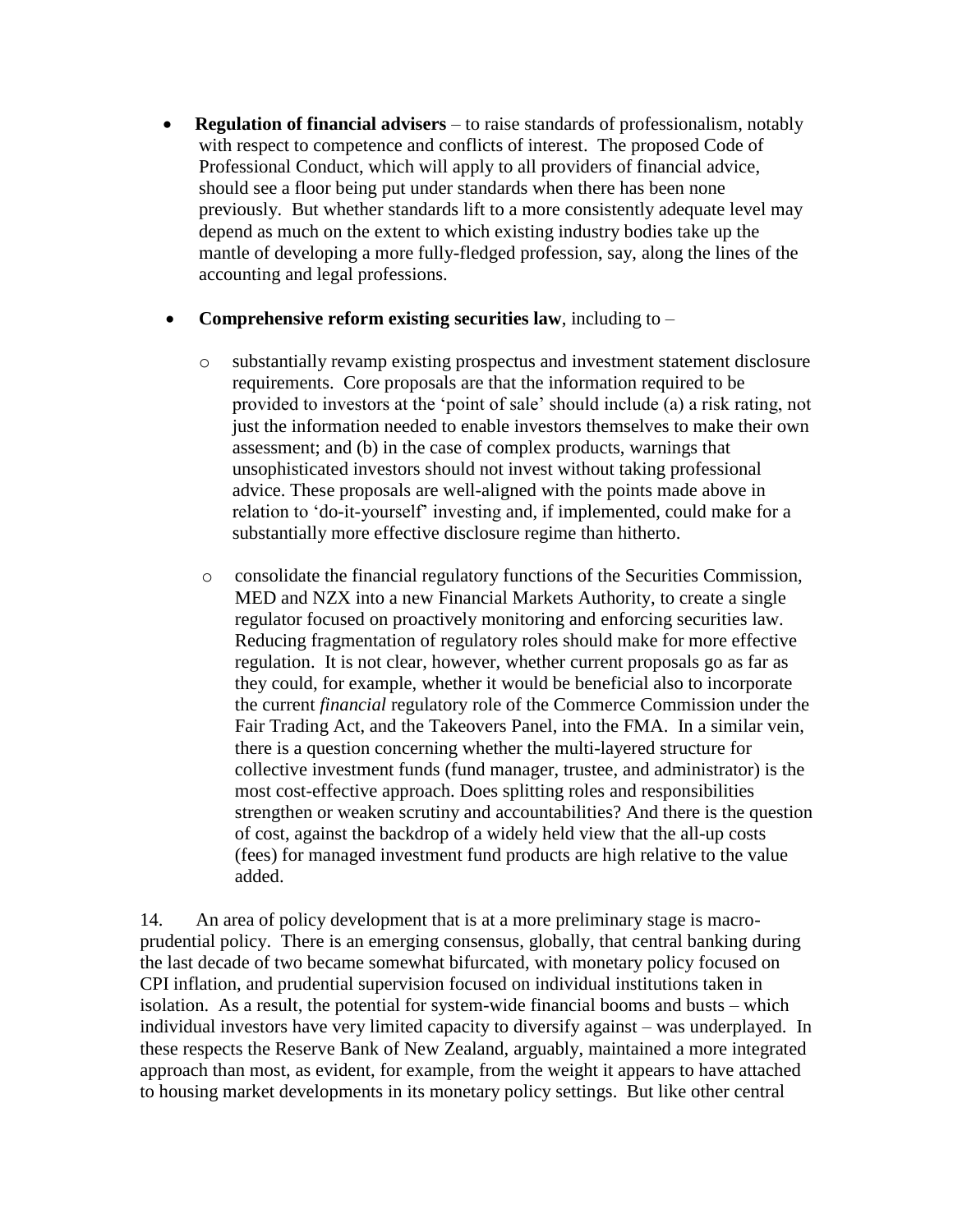banks, it has identified a possible need for prudential policy to play a greater role in maintaining macro-financial stability. This should be a priority area for policy development going forward, and has been listed as such in the Reserve Bank's 2010 Statement of Intent.

# **2. Introduction**

 $\overline{a}$ 

15. This report has been prepared as background for the 2010 Review of Retirement Income Policies being undertaken by the Retirement Commissioner, in accordance with the requirements of the Retirement Income Act 2001. One of the matters that the Government has asked the Commissioner to address is how the global financial crisis may affect the adequacy of retirement income provision for individuals at various life stages. In that connection, the Commissioner has sought an independent assessment covering four matters: 3

- What impact has the global financial crisis had on individuals' savings and worth (considering, if possible, both the wellbeing of the current retired population and the retirement preparations of the non-retired)?
- What were the causes of the collapse of New Zealand's finance companies?
- What are the important lessons from the crisis for current and future retired populations in their management of savings and retirement income?
- Has the response to both the global crisis and the finance company collapses gone far enough? If not, what else is needed in the way of government, industry, and/or individual response?

16. The structure of this report follows the order of those questions. The first two questions are concerned mainly with the sources and impact of the crisis. The latter two are more forward looking and focus on the lessons and issues that emerge, both for the public in making and managing their investments effectively, and for policy-makers in providing a policy environment that supports the saving-investment process.

17. Two caveats should be noted at the outset. First, some of the conclusions and assessments presented, necessarily, are preliminary. While the initial impact of the crisis in global markets, and of the collapse of finance companies in New Zealand, is reasonably evident, these events have yet to run their full course. That is reflected in recent concerns about the possibility of sovereign default by some European countries, and about the possibility of a 'double dip' recession. After-shocks from sources such as these, potentially, could be quite severe. Moreover, most countries have scarcely

 $3$  These matters also overlap significantly with another of the Commissioner's terms of reference, namely: the role of New Zealand's financial services sector in relation to retirement income provision, including what might be done to enhance markets' and consumer trust in the sector.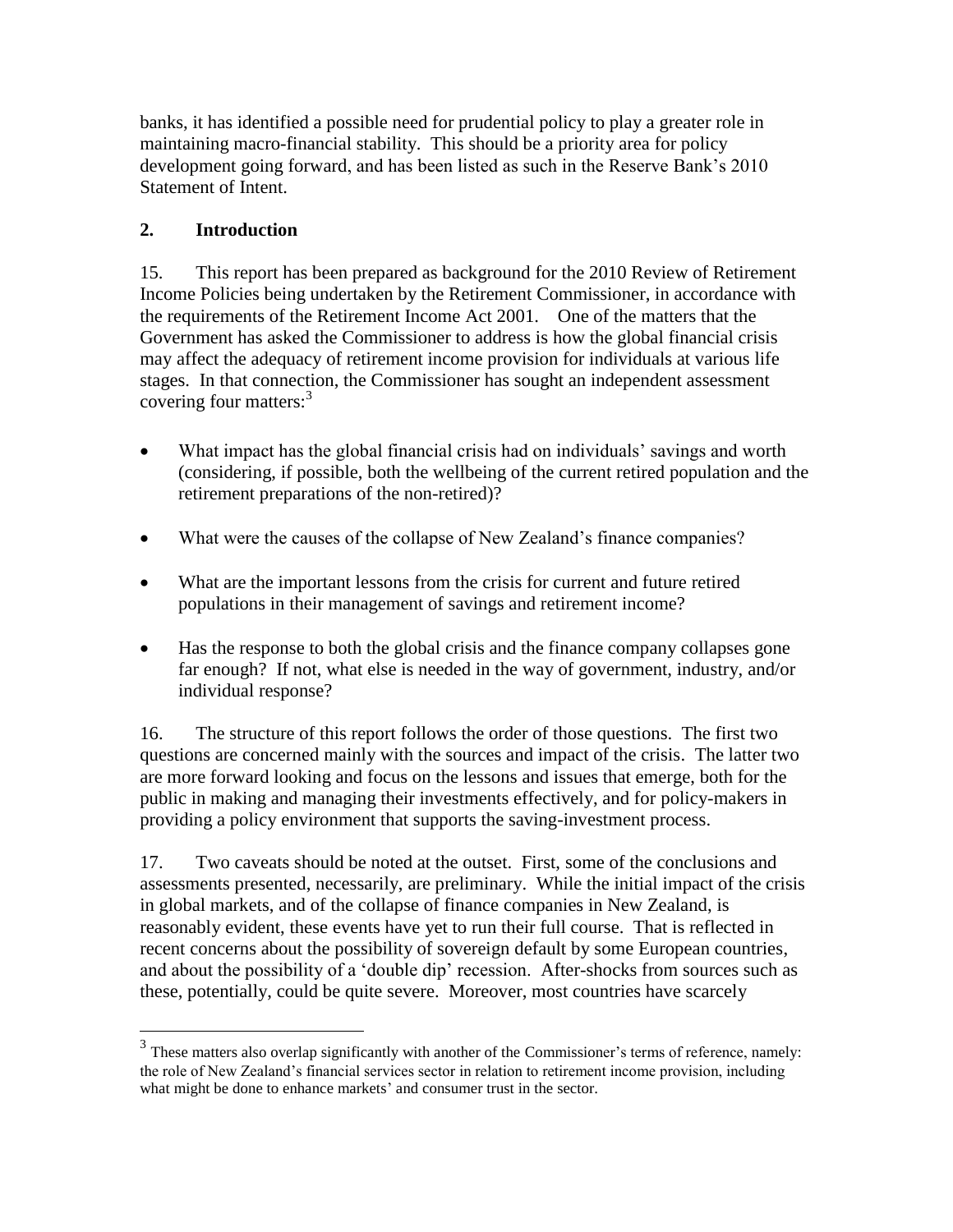commenced, let alone completed, an exit from the extraordinary fiscal, monetary and financial support measures introduced to support their economies and financial systems through the immediate crisis. A full assessment of the effect of the Global Financial Crisis will not be possible until its second, and third, round effects have been worked through, and something closer to monetary and fiscal policy 'normalcy', has been restored, which may be some years away.

18. Second, given the nature of the questions to be covered, and the limitations of readily available and up-to-date data (including data that is disaggregated according to age cohort/retirement status), the analysis is mostly qualitative in nature. By the same token, the assessments made and conclusions reached take account of discussions with and comments from a cross-section of experienced observers of the New Zealand financial system, covering industry, regulatory, academic and consumer interests. Their input has assisted significantly, both as a source of ideas, and as a check on my own analysis, and is gratefully acknowledged. However, responsibility for the views and assessments presented rests entirely with the author.

#### **3. What impact has the global financial crisis had on individuals' savings and worth (considering, if possible, both the wellbeing of the current retired population and the retirement preparations of the non-retired)?**

19. Since about mid 2007, and more especially since the failure of Lehman Brothers in September 2008, New Zealand has been rocked by financial stresses of a severity that have not been experienced since at least the share and property market crashes of the late 1980s, if not since much further back in New Zealand's history.

20. Those stresses have come from both:

- the impact of the global crisis, particularly in the North Atlantic economies, on New Zealand's financial system and investment markets. Those impacts have come through various channels, including:
	- o losses of value in global equities and other financial instruments (eg, CDOs) held in New Zealand portfolios;
	- o losses of value in holdings of similar, New Zealand-issued, financial instruments;
	- o constraints on access by New Zealand banks to foreign funding sources; and
	- o the more general impact of a sharp downturn in international trade and economic confidence on the New Zealand macro economy. 4
- home-grown sources, in particular the failure of a large number of New Zealand finance companies.<sup>5</sup>

<sup>4</sup> See the supplement to the Reserve Bank of New Zealand's 2009 *Annual Report* for a chronology of the impact of the *global* crisis on New Zealand, at http://www.rbnz.govt.nz/about/whatwedo/arfoldout2009.pdf

 $<sup>5</sup>$  A list of finance companies that have failed, commencing with National Finance 2000 Ltd in May 2006,</sup> up to May 2008, is provided in the Reserve Bank of New Zealand's May 2008 *Financial Stability Report,*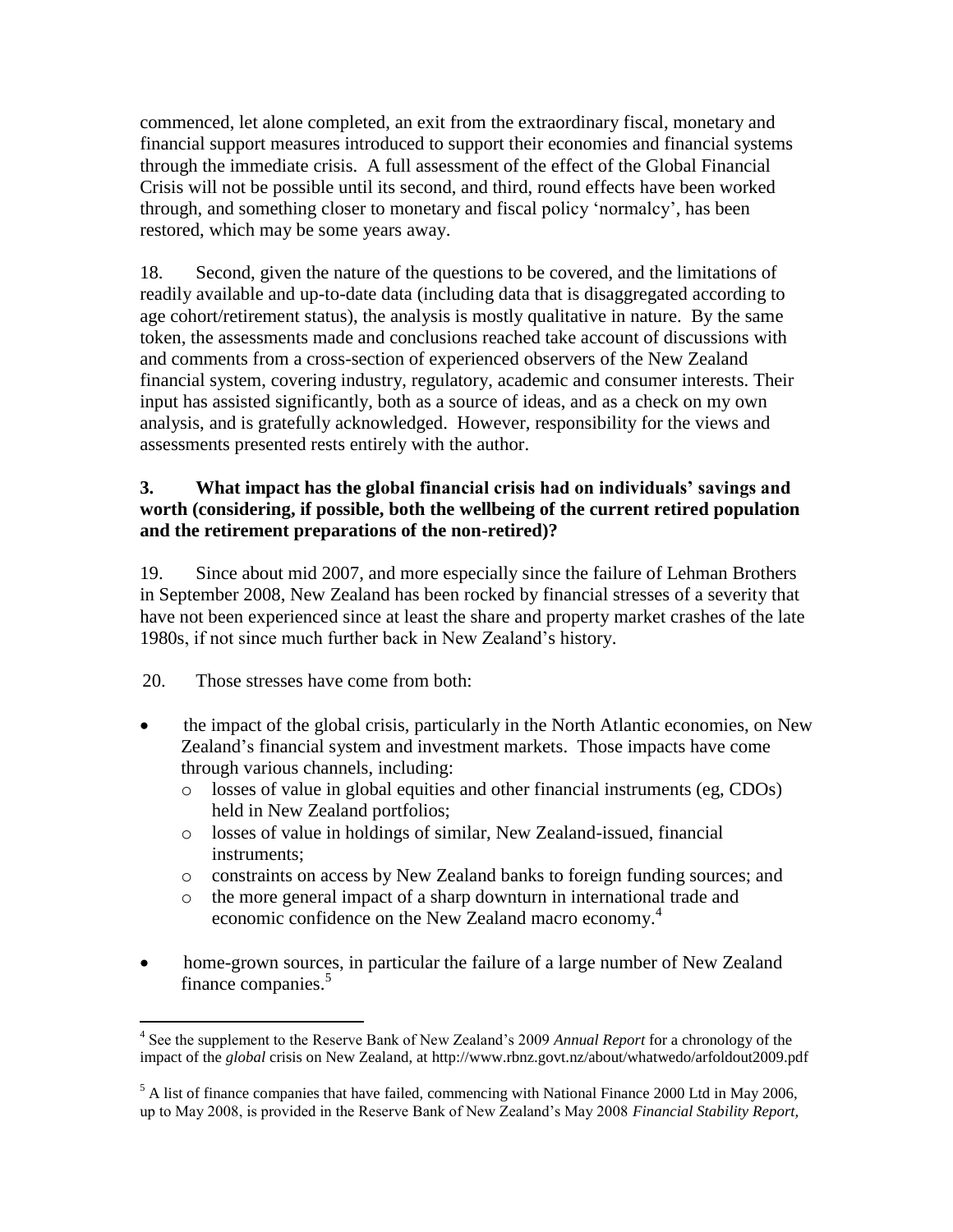21. While these, mostly, have been separate 'shocks'– it is hardly as though the finance company failures in New Zealand were *caused* by the impact of shocks from abroad – there are sufficient points of connection to take them together for the purposes of assessing their impact. Those points of connection include that both can be traced back to, inter alia, a quest for yield by investors in a relatively low interest rate environment in the early part of the decade, and weak, if not reckless, lending standards (sub-prime lending by mortgage originators in the US, speculative property lending by finance companies in New Zealand).

22. In other words, it is not as though during the period running up to the crisis New Zealand stood entirely aside from what was a period of exuberance in financial and investment markets. On the contrary, some of the same buoyancy in property and equity markets, and erosion of lending standards, as occurred in most other OECD economies also occurred here. And, in any event, with the global crisis and the collapse of our finance company sector having occurred at broadly the same time, it would be difficult if not impossible to fully isolate the effects in New Zealand of one from the other.

23. When examining the impact of the GFC on individuals' savings and worth, it is necessary to take account of both direct and indirect effects. The direct and most obvious effects of the GFC include the impact on asset, including financial asset, values, for which quantitative estimates are reasonably available. But the less direct effects may be at least as substantial. These include sharply weaker fiscal positions, and hence larger future tax burdens, and curtailment of risk appetites which result in less private investment. Such effects can result in the economy's future income-producing potential settling a notch or two lower than where it otherwise would have been.

#### **3.1 The direct impact**

 $\overline{a}$ 

24. An overview of the direct financial impact of the crisis on households, up until end 2009, is reflected in table 1.<sup>6</sup>

p 30; with a more up-to-date list available on the interest.co.nz website at <http://www.interest.co.nz/saving/deep-freeze-list>..

 $\frac{6}{6}$  At the time of finalizing this report, data for 2010 was not available, but can be expected to reflect a softening in values across a range of asset classes during 2010, including most categories of real estate.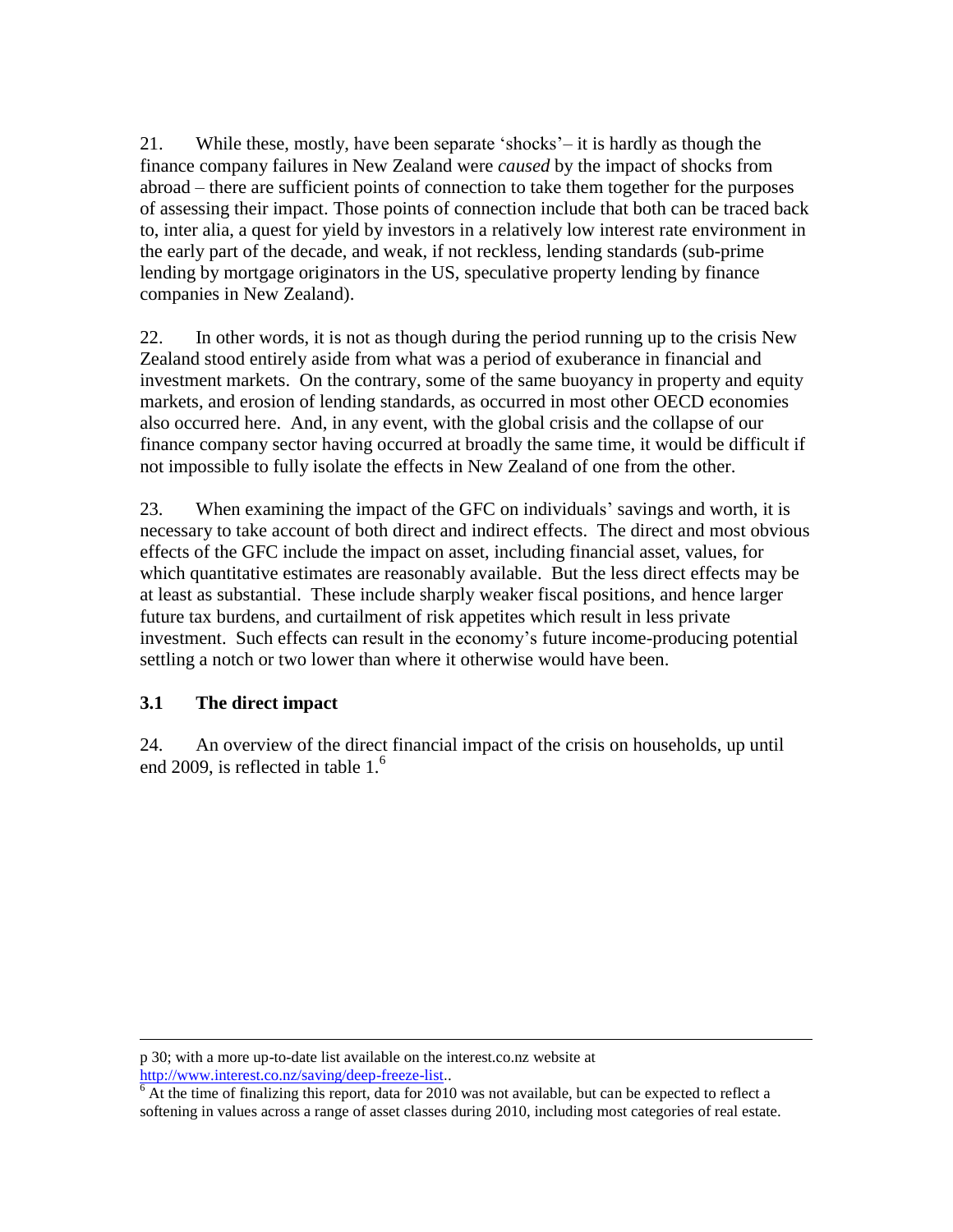|                                                       | 2000           | 2001           | 2002             | 2003                     | 2004             | 2005         | 2006           | 2007           | 2008           | 2009             |
|-------------------------------------------------------|----------------|----------------|------------------|--------------------------|------------------|--------------|----------------|----------------|----------------|------------------|
| <b>Household financial assets</b>                     |                |                |                  |                          |                  |              |                |                |                |                  |
| Registered banks                                      | 40             | 43             | 47               | 50                       | 55               | 61           | $70\,$         | 79             | 90             | 93               |
| Non-bank deposit-takers                               | 5              | 6              | $\tau$           | $8\,$                    | 10               | 12           | 12             | 12             | 9              | 9                |
| <b>Building societies</b>                             | $\overline{2}$ | $\overline{2}$ | $\boldsymbol{2}$ | $\sqrt{2}$               | $\overline{2}$   | 3            | 3              | $\overline{3}$ | $\mathbf{1}$   | 1                |
| Credit unions                                         | $\sim$         | $\blacksquare$ | $\sim$           | $\overline{\phantom{a}}$ | $\mathbf{1}$     | 1            | 1              | 1              | $\mathbf{1}$   | 1                |
| All other non-bank deposit-takers                     | 3              | $\overline{4}$ | $\overline{4}$   | 5                        | $\boldsymbol{7}$ | $8\,$        | 8              | $8\,$          | $\overline{7}$ | $\overline{7}$   |
| Other fixed interest assets                           | $8\,$          | 8              | $10\,$           | 12                       | 14               | 14           | 16             | 19             | 22             | 26               |
| Solicitors nominee company and contributory mortgages | 1              | $\mathbf{1}$   | $\mathbf{1}$     | $\mathbf{1}$             | $\mathbf{1}$     | $\mathbf{1}$ | $\mathbf{1}$   | $\mathbf{1}$   | $\mathbf{1}$   | $\mathbf{1}$     |
| Government stock                                      | 1              | $\mathbf{1}$   | $\mathbf{1}$     | $\mathbf{1}$             | $\mathbf{1}$     | $\mathbf{1}$ | $\blacksquare$ | 1              | $\mathbf{1}$   | $\mathbf{1}$     |
| Other                                                 | 6              | 6              | $8\,$            | 10                       | 12               | 13           | 15             | 18             | 21             | 25               |
| Superannuation, life insurance and managed funds      | 56             | 55             | 49               | 51                       | 54               | 57           | 65             | 65             | 56             | 63               |
| Superannuation                                        | 22             | 21             | 19               | 19                       | 20               | 21           | 23             | 24             | 20             | 25               |
| Life insurance                                        | 9              | 9              | $8\,$            | $8\,$                    | 9                | 9            | 9              | 8              | $\overline{7}$ | $\boldsymbol{7}$ |
| Managed funds                                         | 24             | 25             | 22               | 24                       | 25               | $28\,$       | 33             | 33             | 29             | 31               |
| Direct domestic equities                              | 11             | 11             | 11               | 13                       | 16               | 14           | 19             | 17             | 12             | 15               |
| Direct overseas equities                              | 6              | 5              | $\overline{4}$   | $\sqrt{5}$               | 5                | $6\,$        | 8              | 9              | 5              | $\tau$           |
| <b>Total household financial assets</b>               | 125            | 129            | 129              | 140                      | 153              | 164          | 188            | 200            | 195            | 212              |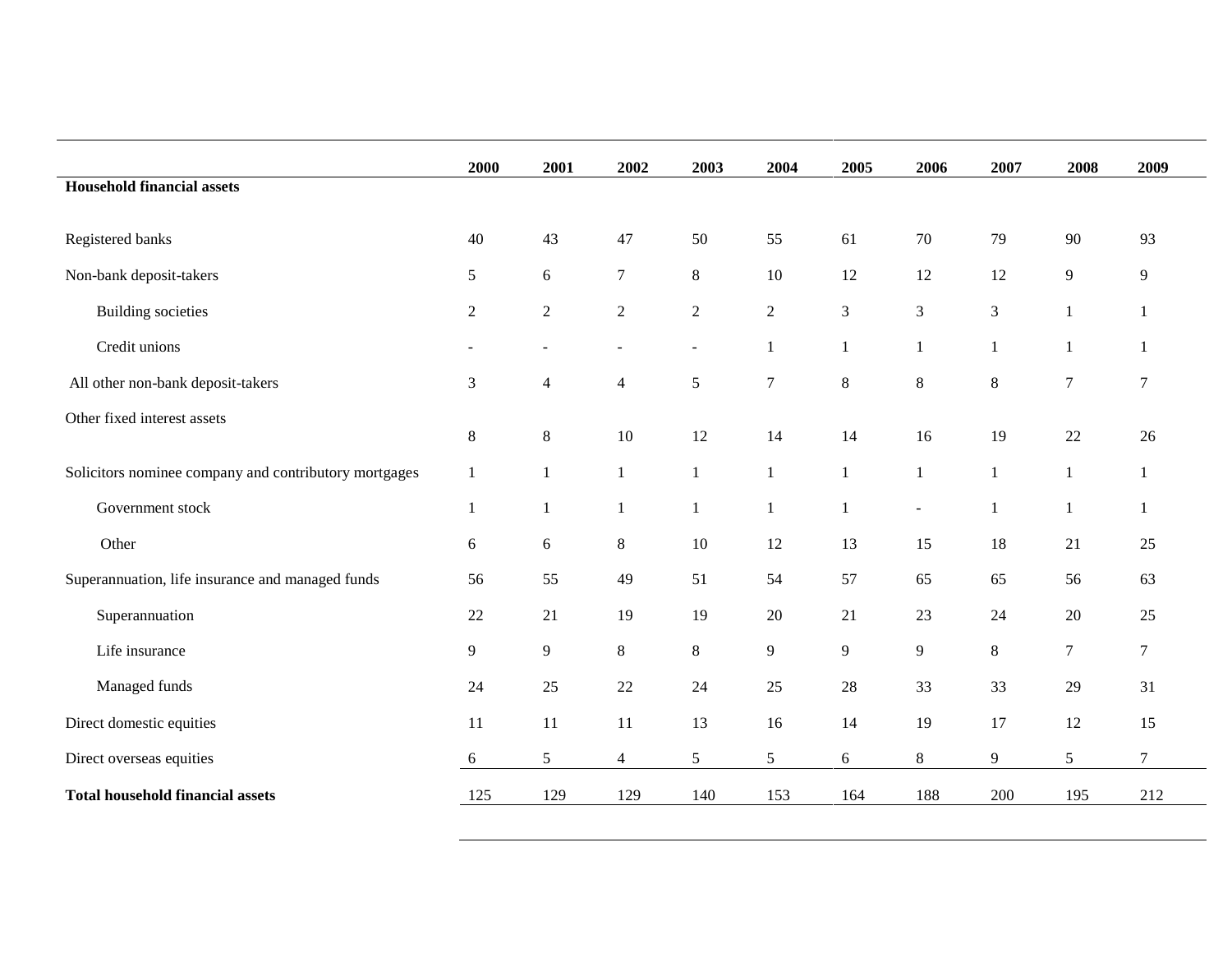| <b>Household financial liabilities</b>             | 2000           | 2001             | 2002             | 2003             | 2004             | 2005             | 2006             | 2007           | 2008           | 2009     |
|----------------------------------------------------|----------------|------------------|------------------|------------------|------------------|------------------|------------------|----------------|----------------|----------|
| Loans from banks and non-bank lending institutions | 73             | 79               | 87               | 100              | 116              | 133              | 150              | 168            | 175            | 180      |
| Loans from registered banks                        | 69             | 73               | 80               | 92               | 105              | 121              | 136              | 154            | 163            | 170      |
| Loans from non-bank lending institutions           | 4              | 5                | 6                | 8                | 10               | 11               | 13               | 14             | 11             | 9        |
| Loans from non-bank lending institutions from RBNZ |                |                  |                  |                  |                  |                  |                  |                |                |          |
| annual surveys                                     | $\mathbf{0}$   |                  |                  |                  |                  |                  |                  |                |                |          |
| Life, super & managed funds loans                  |                |                  |                  |                  |                  |                  |                  |                |                |          |
| Solicitors' trust loans                            | $\overline{0}$ | $\boldsymbol{0}$ | $\boldsymbol{0}$ | $\boldsymbol{0}$ | $\boldsymbol{0}$ | $\boldsymbol{0}$ | $\boldsymbol{0}$ | $\overline{0}$ | $\overline{0}$ | $\theta$ |
| Total household financial liabilities              | 74             | 80               | 88               | 101              | 117              | 135              | 151              | 170            | 176            | 181      |
| Household net financial wealth                     | 51             | 49               | 41               | 39               | 36               | 29               | 37               | 30             | 19             | 31       |
| Less student loans                                 | 4              | 4                | 6                | 6                | $\tau$           | 7                | 8                | 9              | 10             | 10       |
| Plus housing value                                 | 231            | 247              | 282              | 370              | 429              | 506              | 559              | 614            | 568            | 603      |
| <b>Household net wealth</b>                        | 278            | 292              | 317              | 403              | 458              | 528              | 588              | 635            | 577            | 624      |

Source: RBNZ

Notes:

Totals may not add due to rounding.

- Not available

Note that these data do not include households' ownership interests in non-listed businesses, including farms, which are substantial. They are, therefore, not a comprehensive measure of household wealth. However, given that private firms and farms are relatively illiquid, and relatively infrequently traded, it is likely that data inclusive of these additional asset classes would not substantially alter the overall picture on movements in household wealth, as shown. Still, the *realizable,* as distinct from book, value of many privately-owned business will have been impacted, but some of that impact will have dissipated, in line with the recovery in business confidence in 2009, before softening during 2010..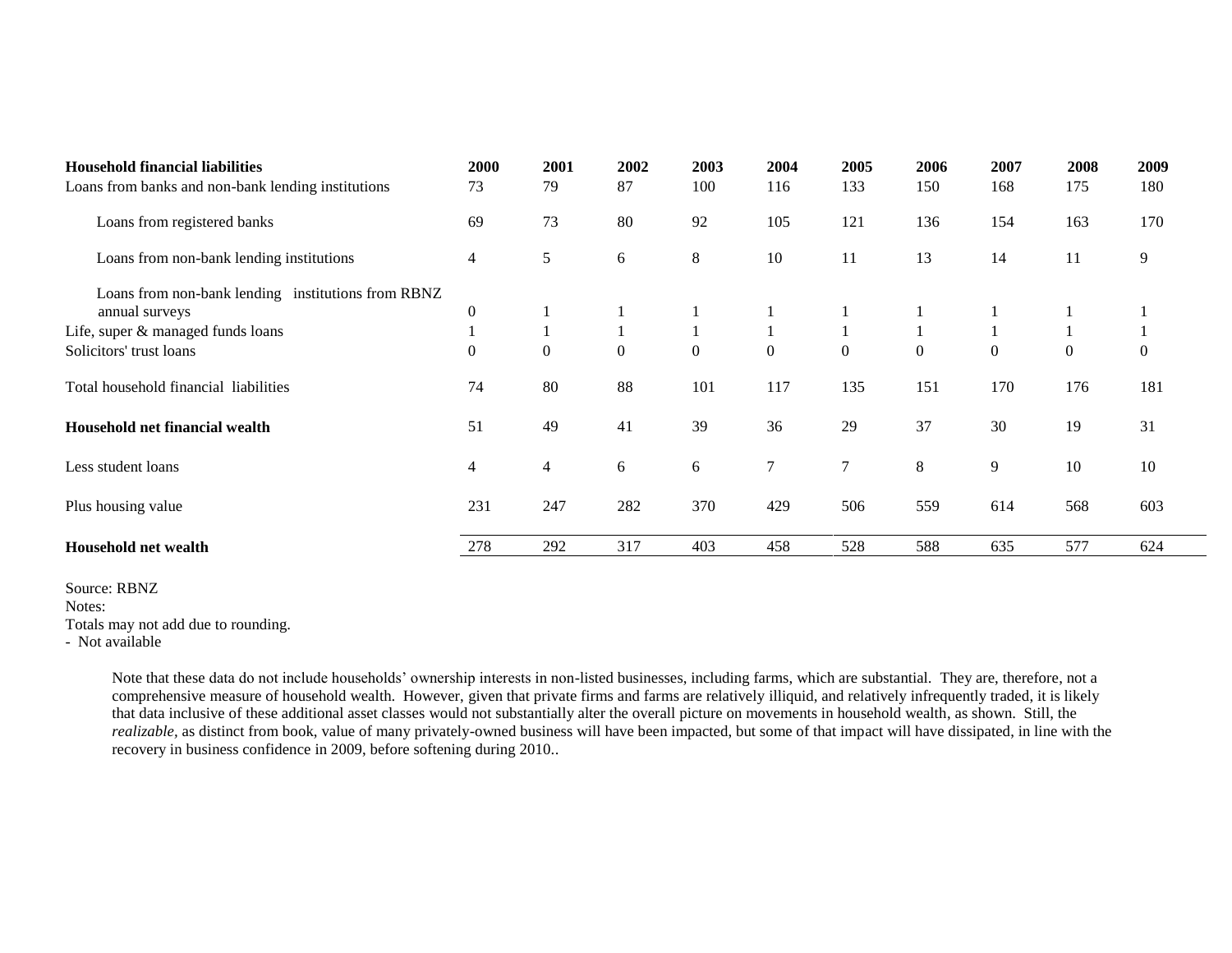#### *3.1.1 Some facts*

- 25. Salient points from table 1 include that:
	- Household finances, in aggregate, took a moderate hit in calendar 2008, with falls in financial assets  $(-2 \frac{1}{2}\%)$ , housing wealth  $(-7 \frac{1}{2}\%)$ , and net worth, ie, the net of assets less borrowings (-9%).
	- Within this high-level picture, superannuation, life insurance and managed fund investments (taken together), and the value of individuals' equity holdings, fell by nearly 15% and 35% respectively. These asset classes perhaps provide a better indication of the impact of the GFC on individuals' 'retirement savings'. On the other hand, some of those falls will reflect a diversion of savings, away from higher-risk asset classes and into bank deposits. The latter, which account for nearly half of all household financial assets, jumped nearly 14% in 2008.
	- And most of the losses, at least in aggregate, were recouped during 2009. By end 2009, *real* household net worth and gross housing wealth were both back to close to end 2006 levels, ie, close to peak, pre-crisis, levels. Real financial assets by end 2009 were *above* pre-crisis levels, although markets since have given up some of the rebound that occurred during 2009.
	- Housing remains the dominant form in which New Zealand households hold their wealth. Between 2000 and 2007, housing as a percentage of total household (gross) wealth increased from 65% to 75% and, despite a fall in house prices in 2008, a subsequent partial rebound saw the ratio still at 74% at 2009. This dominance of housing assets means that New Zealand households have a substantial exposure to the housing market. The fall in the value of housing assets in 2008, of \$46 billion, and the rebound in 2009, of \$35 billion, were multiples of the corresponding decline and rebound in financial asset holdings.
	- Household borrowing has slowed considerably since 2007. In 2008 and 2009 the total stock of household borrowing increased by about \$6 billion and \$5 billion respectively, compared with increments of \$19 billion in 2007 and \$16 billion in 2006. Household borrowing has remained subdued in 2010.
	- Deposits with finance companies, which grew rapidly between 2000 and 2005 (from \$3 billion to \$8 billion) have since tailed off, to \$7 billion at end 2009 (a figure that is overstated given that deposits with failed finance companies in receivership or subject to moratoria have not, in the table, been written down to their realizable value).
	- There has been significant and sustained growth in households' holdings of 'corporate' bonds, from \$6 billion in 2000, to \$25 billion at the end of the decade.<sup>7</sup> The trend, if

 $7$  The 'Other fixed interest assets' category in table one comprises mostly corporate bonds, including bank-issued subordinated debt.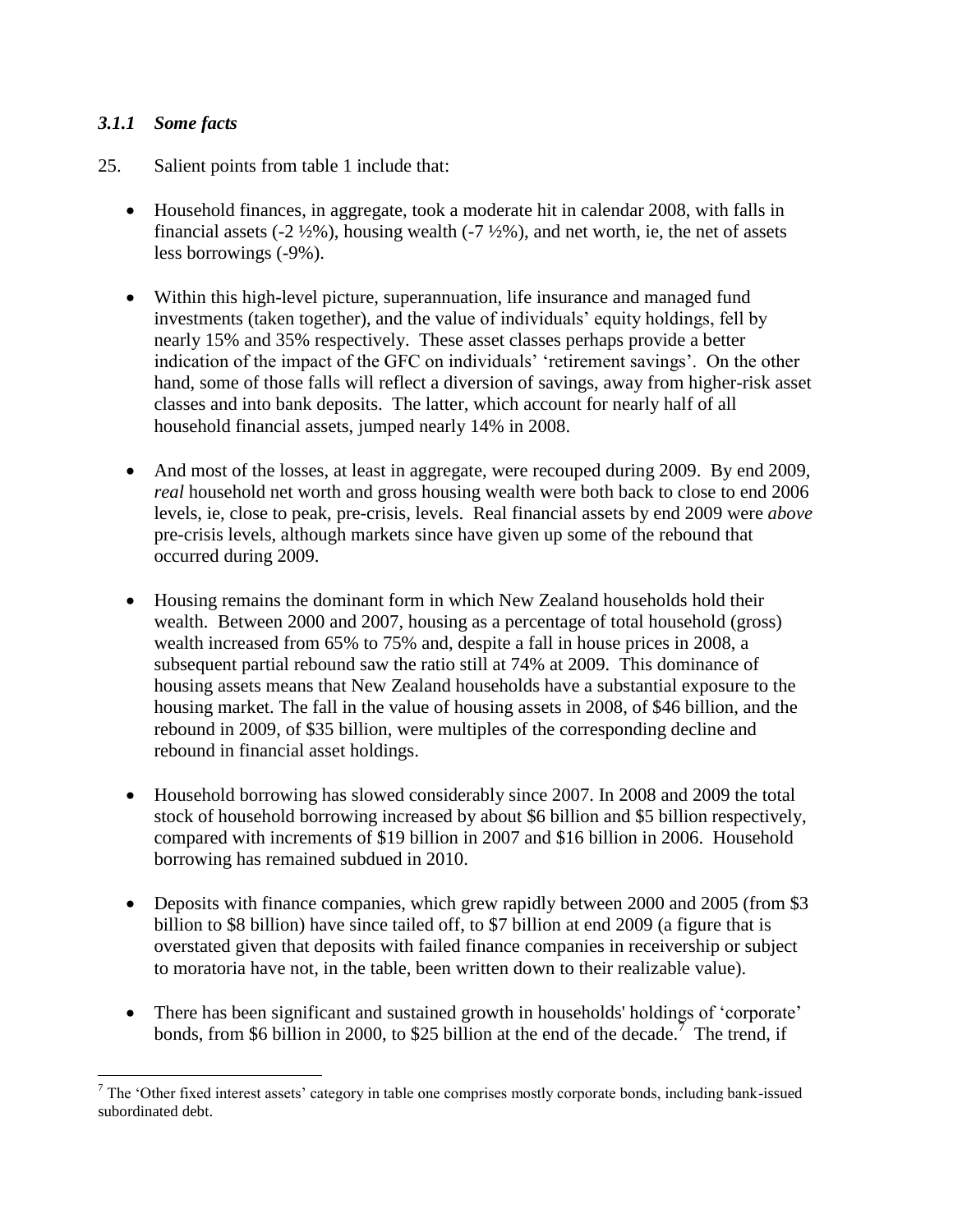anything, kicked up in 2007 and 2008, reflecting both that during the crisis, corporates turned to the bond market as borrowing from banks become more difficult, and that fixed interest investors sought out alternative, perceived to be higher quality, securities than available from finance companies. Household investment in fixed-interest corporate bonds increased by \$7 billion in 2008-2009, to reach a level at end 2009 3½ times the aggregate of finance company deposits.

26. Overall, these data suggest that the *direct* impact of the GFC on individuals' savings and worth, in the aggregate, and taken over the whole crisis period up until end 2009, was comparatively modest.

## *3.1.2 But aggregates mask disparate individual outcomes*

 $\overline{a}$ 

27. While the impact of the GFC on households, overall, has not been especially severe, this comparatively benign picture masks significant disparities in outcomes across individual households. Some households will have incurred permanent losses on a scale that will be devastating for their future well-being, a few will have augmented their wealth, whilst the majority will not have been impacted substantially, although on average will have experienced something of a set back.

28. Most prominent amongst those who have experienced losses have been investors in finance companies, and in some fixed interest managed funds.. There is no official data on those losses. However, unofficial estimates based on information collected on finance industry failures suggest that there have been more than 50 finance company failures affecting 195,000 deposits and that investors face losses of around \$3.8 billion out of around \$6.7 billion invested.  $8$  The percentage losses vary widely, with some failed finance companies having returned over 90% of debenture holders' funds, and others expected to return as little as 10%.

29. Other investors will have incurred losses on equity investments, both directly held and via managed funds. Some commentators note, for example, that the loss in Telecom's market value, of about \$5½ billion since beginning 2007, is at least as great as the amount lost on finance company investments. However, the parallel can be over-drawn: an equity investment is quite different from a debt or bond investment, since with an equity investment there is also exposure to growth in value. Thus, even in 'normal times' some equities lose value, offset by some that grow in value. And unless a company fails, and is wound up, there is always some prospect that losses will be recovered. Thus far during the GFC, no major company listed on the NZX has failed. $9$ 

<sup>&</sup>lt;sup>8</sup> Source: Interest.co.nz website at<http://www.interest.co.nz/saving/deep-freeze-list>. Note that these data exclude deposits covered by the Government's retail deposit guarantee scheme introduced in late 2008, and that the number of deposits will be greater than the number of depositors affected to the extent that some people held deposits with more than one failed institution. On the other hand, the losses may be understated, should realizations come to less than expected, and where interest has ceased to accrue once a finance company has gone into receivership or moratoria.

<sup>&</sup>lt;sup>9</sup> This contrasts with the New Zealand experience following the share market 'crash' in 1987, when there was a spate of very large corporate collapses.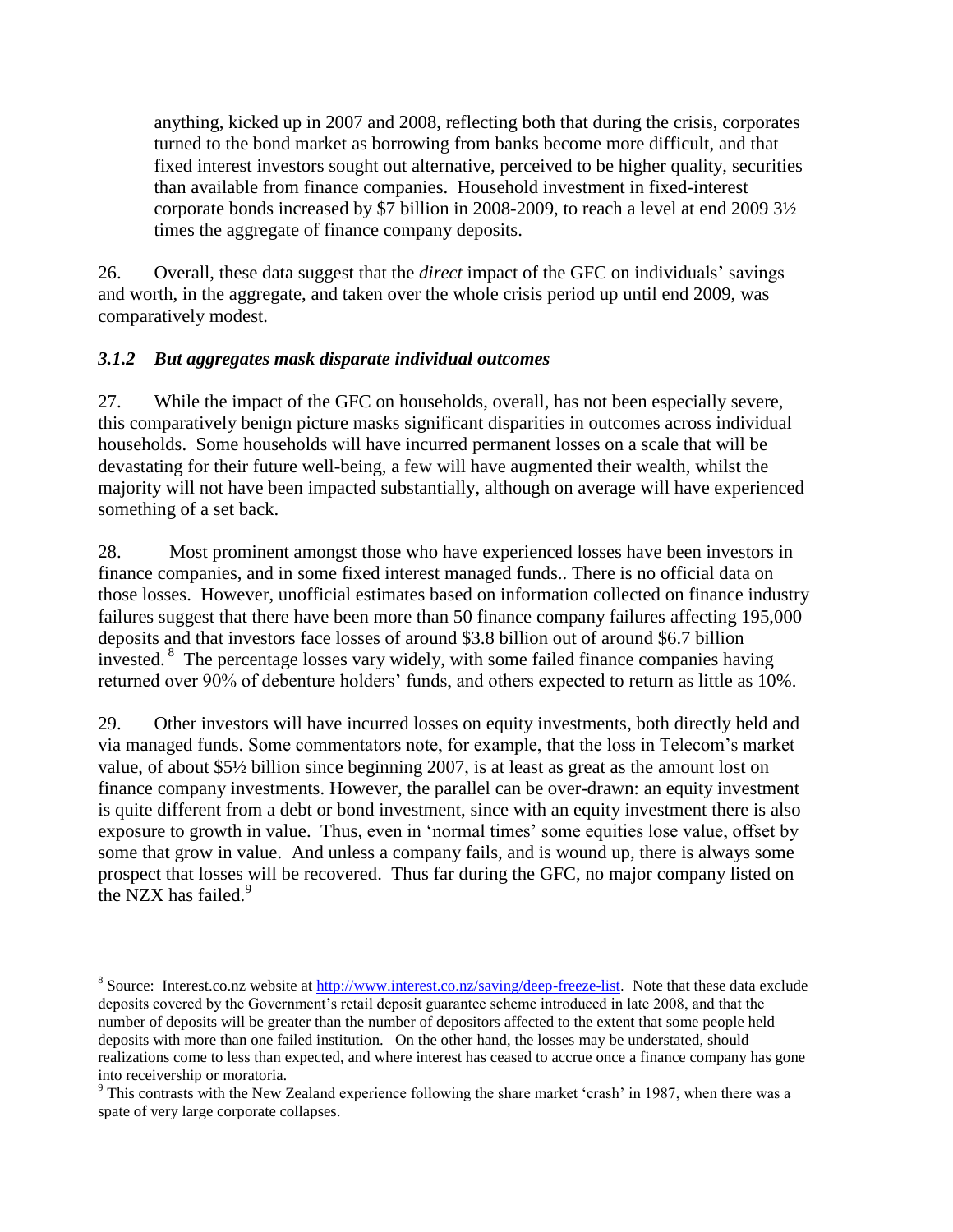30. While the beneficiaries from the crisis will be few in number, there still will have been some. A few will have been astute enough early in, or ahead of, the crisis to have sold equities and bought prime fixed interest bonds which, with falling interest rates, will have increased in value. A few others may have benefited in ways that are more questionable. While in New Zealand 'bankers' bonuses' have not been the issue they have been in North Atlantic markets, there still have been suggestions that the shareholders of some finance companies extracted dividends that, at least with the benefit of hindsight, were excessive. That is, dividends were paid even though subsequent events evidence that the company was actually facing a need for capital to be injected, not withdrawn, and as a result losses to investors have been greater than otherwise would have occurred.

# *3.1.3 Distribution of impact by age cohort*

31. An aspect of the impact of the crisis that is of interest from a welfare-in-retirement standpoint concerns how it has been felt across different age cohorts. A particular focus is on older cohorts, ie, those in and approaching retirement, who have comparatively less scope to rebuild lost wealth by saving from future income.

32. While data are not readily available to enable a detailed analysis of the impact by age cohort, anecdotal information, and logic, suggest that the majority of the financial losses will have been incurred by older cohorts. Older cohorts generally have accumulated more than their younger counterparts, and thus, on average, carry a larger exposure to wealth-destroying events. And they tend to account for a disproportionate share of total financial asset holdings, given that a large share of the saving of younger cohorts takes the form of servicing/paying down a home mortgage. Moreover, a higher than average proportion of older cohorts' financial assets are likely to take the form of *fixed interest* investments, given the, generally logical, tendency in retirement to shift from capital growth-generating (equity) investments to income-generating investments that provide the (stable) cash flow needed to substitute for previous wage and salary income. All these factors point to older cohorts being disproportionately represented amongst those who have suffered losses on finance company investments.

33. In this respect, it seems likely that the impact of the GFC, across age cohorts, will have differed from that following the share and property market crash in 1987. The wave of equity and commercial property investing in the run up to the 1987 crash – much of which was leveraged – seems to have been more broadly based, if not weighted toward younger to middleaged cohorts, who will have had more time to recover from their losses before reaching their retirement years. In this sense, while the losses incurred by New Zealand investors from the GFC may be smaller than following the 1987 share market crash, the welfare impact, arguably, may be at least as great.

# *3.1.4 Housing wealth*

34. Given that housing dominates New Zealand households' wealth portfolios, and that the GFC emanated from – although has been far from confined to – housing markets, a focus on the impact on the New Zealand housing market is warranted.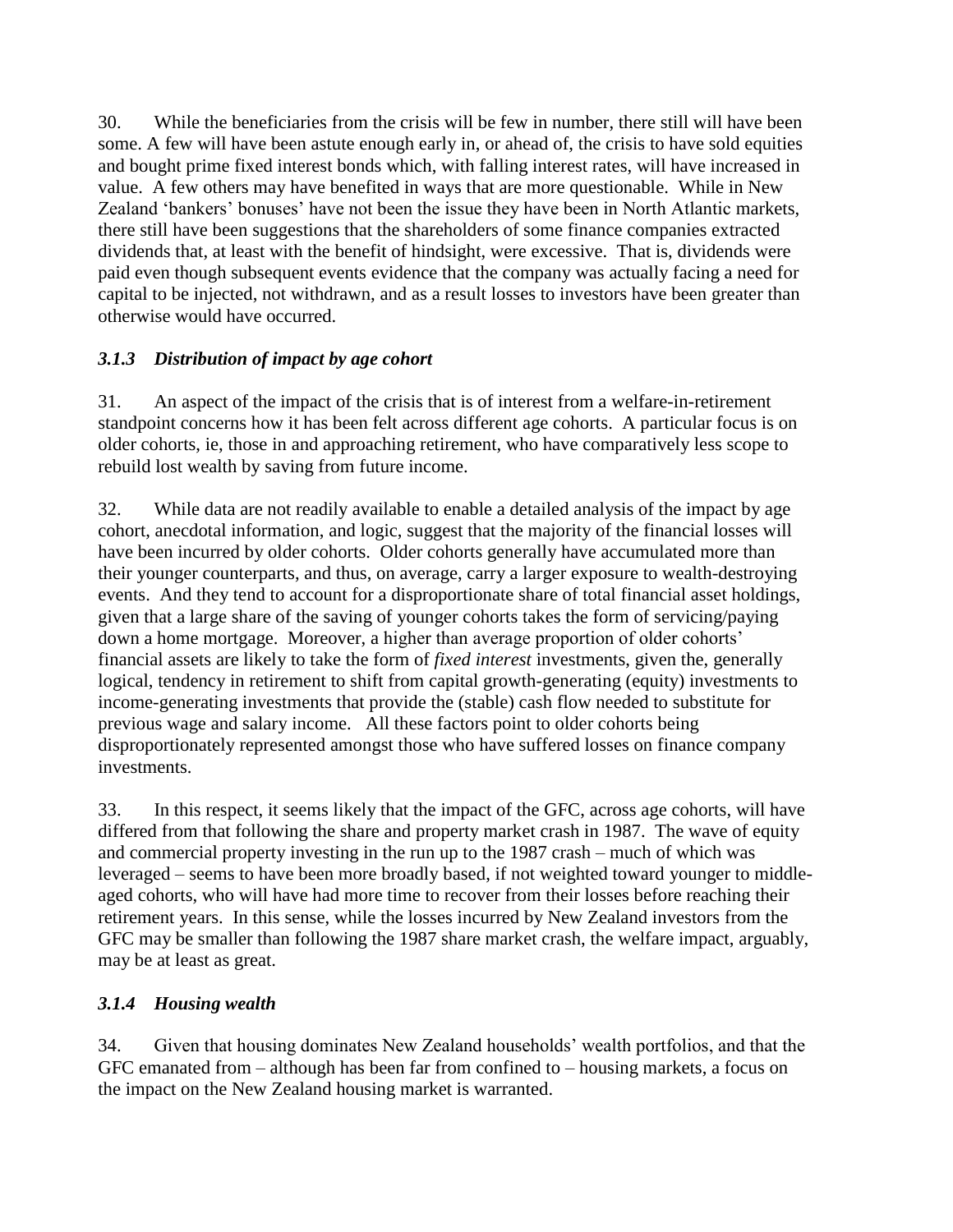35. In New Zealand the average price of houses fell in 2008 by 7½ per cent, but recovered by 6¼ per cent in 2009, before softening again in 2010. Overall, the impact on housing wealth, to date, has been modest. That has been a large factor in New Zealand having weathered the GFC better than a number of other advanced economies. That said, the run up in house prices earlier in the decade was as large and as prolonged in New Zealand as in other countries that since have experienced substantial corrections, raising the question whether further downward adjustment here may be in store.

36. Another factor that will have helped New Zealand avoid the sharpness of the housing market adjustment experienced by some other countries is that the banks (and the Australian parents of New Zealand's main banks), on the whole, maintained reasonably prudent home loan underwriting standards. To be sure, the banks competed aggressively to expand their residential mortgage books, but most of the take-up of mortgages was by mid- to higherincome households, with very little 'sub-prime' residential lending of the kind that was so prevalent in the US. That, in turn, can be attributed at least in part to the relative absence of securitization of residential loans in Australasia. Most of the credit risk in residential lending stayed with the mortgage originators (overwhelmingly the banks) and hence they faced incentives to maintain prudent under-writing standards. The absence of securitization can in turn be attributed to two key factors.

37. First, prior to the crisis, Australasian banks had ready access to offshore funding markets on competitive terms, largely the result of strong demand from Uridashi and EuroKiwi investors for what, by international standards, were high yielding NZD and AUD denominated investments. Hence, the banks did not face commercial incentives to securitise their own assets as a source of funding.

38. Second, the Australian and New Zealand bank supervisors maintained more prudent criteria for determining when the risk embedded in securitized mortgages could be regarded by banks as having been genuinely shed, and thus moved off the balance sheet and no longer in need of capital backing. Even if the banks had faced a need to raise funding by securitizing their home loan books, these supervisory policies will have helped contain the housing boom, at least in terms of channeling it towards higher income households.

39. Therein also lie implications for how the wealth effects of the housing boom have been distributed across different age cohorts. Older cohorts in or approaching retirement with largely debt-free homes will have benefited from elevated property prices which, so far, mostly, have been sustained. To be sure, that benefit can be realized only by 'trading down' (or borrowing against the equity in the property), but the option to do that should the need arise is itself of some value. Middle-aged cohorts that will have done much of the borrowing, by contrast, may take more debt into retirement than traditionally has been the case, with correspondingly higher debt servicing obligations. Whether or not that additional debt will be matched by corresponding additional housing wealth, of course, will depend very much on how house prices track over the next decade or so – with the possibility of downward correction being in prospect.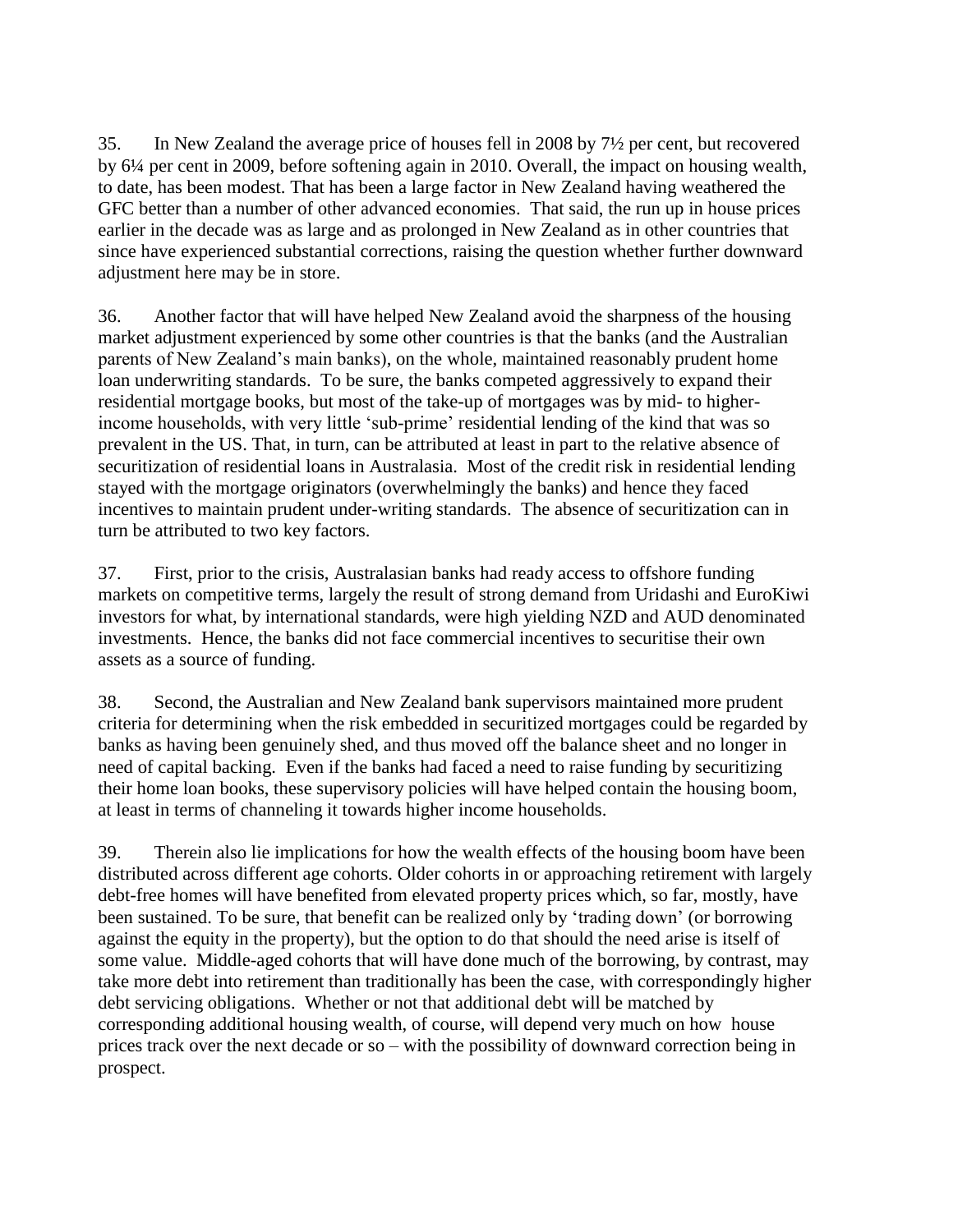40. All of which goes to illustrate a more general point concerning the impact of shifts in house values on individuals' savings and worth, namely that shifts in house prices represent a redistribution of, rather than an increase or decrease in, wealth. If changing house prices reflect solely a shift in market valuations, of the same houses, in the same condition, then there is merely a transfer of value, as between current and future homeowners. Rising house prices, as in the period up until 2007, benefited existing home owners, who tend to be older, than those who do not (yet) own a house. And the dip since then will have shifted the balance back, a little, the other way. These shifts in wealth as between those who own and who do not own houses are quite different from those arising from a change in the condition of a house, say, in the cases of houses found to be 'leaky'. A lack of weather tightness in a home represents an outright loss of wealth. That loss of wealth has been estimated at about \$11½ billion, involving about  $42,000$  properties.<sup>10</sup>

41. A final note on housing is that averages, again, mask a diversity of individual situations. For some heavily mortgaged home owners, the market down-turn since 2007, and/or a lack of weather tightness, will have left them with little, or negative, equity in their house; and in some of those cases, such as those who lost employment income during the recession, losses will have been realized on being forced to sell, by way of mortgagee sale or otherwise. The number of mortgagee sales in 2009 was just over 3000, compared with under 500 in each of the years between  $2005$  and  $2007$ .<sup>11</sup> It seems likely that most facing a forced sale will have been younger cohort households although, reportedly, there have been some from amongst older people who made leveraged residential property investments (of the kind marketed by Blue Chip) which may have resulted in forced sales.

#### **3.2 Indirect effects**

42. The indirect effects of the GFC on households are less obvious than the direct impact on the market value of their asset holdings, but potentially at least as significant.

#### *3.2.1 On investor confidence*

43. A feature of this crisis in New Zealand has been that amongst the most *prominent* investment losses incurred by the public have been those on what will have been regarded as *relatively* safe 'deposit' and 'fixed interest' investments (in finance companies and, for example, in the ANZ/ING bond (CDO) funds that collapsed in value). While losses on these kinds of 'fixed interest' investments (probably no more than about \$4 billion) have amounted to much less than the drop in equity values in 2008 (about \$9 billion alone on account of equities held directly by households), they are permanent, with virtually no prospect of recovery, whereas equity prices rebounded strongly in 2009. Even though the durability of those rebounds is now less certain than six months ago, the fact that markets recovered from their low points will have helped to put something of a floor under public confidence in the equity markets.

 $\overline{a}$  $10$  Source: Weathertightness – Estimating the Cost, a report for the Department of Building and Housing prepared by PriceWaterhouseCoopers, 29 July 2009.

<sup>&</sup>lt;sup>11</sup> Source: http://www.zoodle.co.nz/cms/terralink-mortgagee-sales-report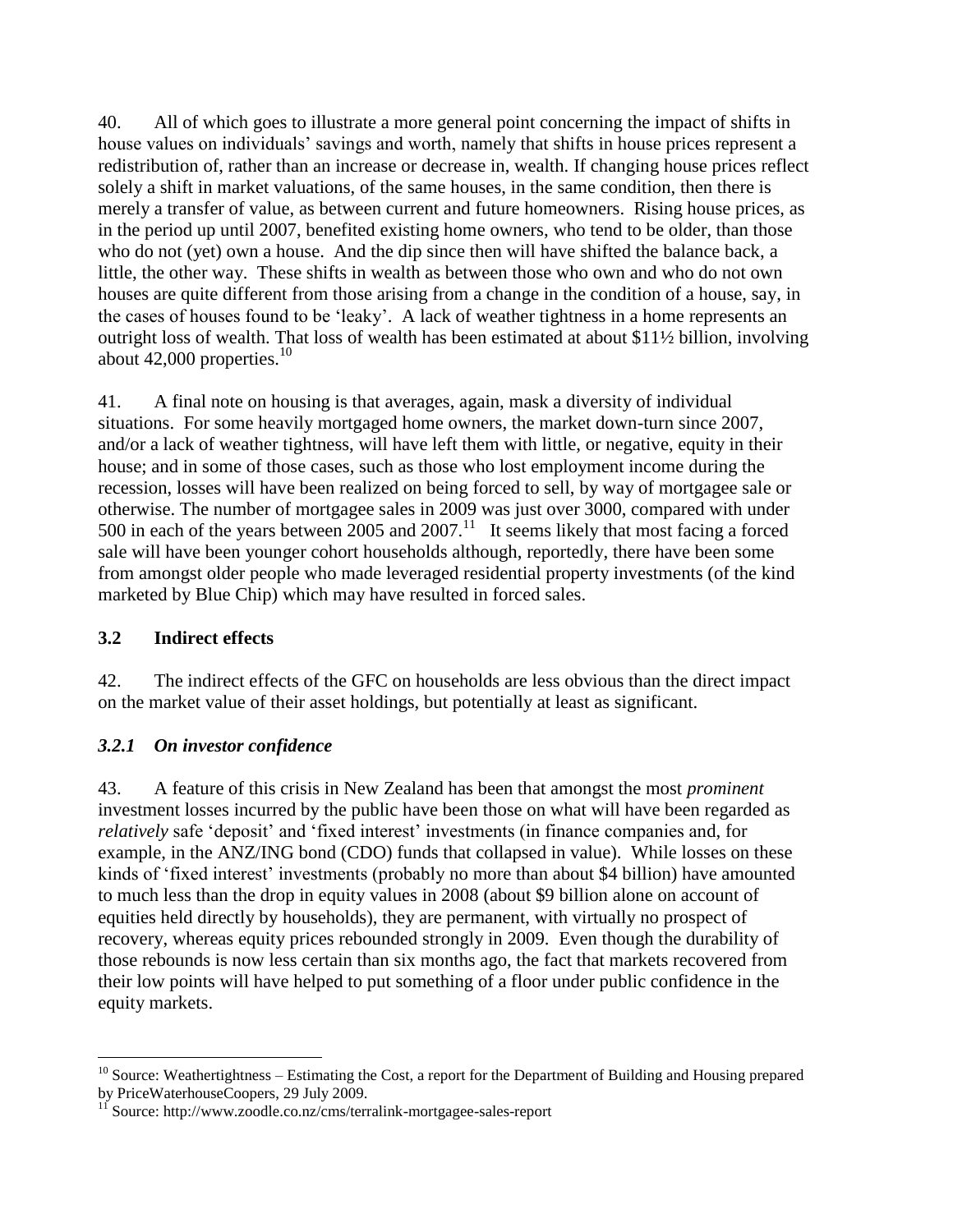44. A point of reference for gauging the magnitude, and consequences, of the impact of the GFC on investor confidence is the 1987 share market 'crash'. There is a widely held view that that crisis left a generation of New Zealander's wary of investing in equities, a contention that is consistent with the fact that the long term performance of the New Zealand equity market has languished. (The market capitalisation of the 50 largest listed companies has fallen from nearly \$43 billion at end 1986, the height of the mid-1980s equity market bubble, to a little over \$33 billion today.<sup>12</sup>) Investor appetite for commercial/industrial property investment also took a set-back, something that may have contributed to the subsequent appetite for property investment having strongly favoured the residential sector.

45. With the GFC having impacted prominently on retail debt investments, that is where any long term scars to investor confidence this time might be expected. However, early indications are that any such scars might be comparatively narrowly confined within segments of the financial system, that is, to finance company and more 'exotic' forms of fixed interest investments. There appears to have been no contagious affect on perceptions of prime corporate bonds and bank term deposits; on the contrary, as reflected in the data, there has been a significant lift in investor demand for these products.

# *3.2.2 The fiscal impact*

46. While the government's balance sheet does not represent 'individual' wealth, it does represent the financial position of 'taxpayers', and has a bearing on their financial position in so far as future taxes are a claim on their future income. And one of the largest impacts on New Zealand of the GFC has been via the public accounts. As the result, mainly, of lower tax revenues, some (automatic) increases in government social support spending, and additional discretionary spending to support the economy through the recession, the total net worth of the Government is projected (Budget 2010) to fall from nearly 58 per cent of GDP in mid 2008 to 37 per cent of GDP by mid  $2013.<sup>13</sup>$ 

47. This projected shift in the government's net worth, at nearly 20 per cent of GDP, is about three times the drop in household net worth between end 2007 and end 2009. Thus, much of the impact of the GFC has been absorbed by government dis-saving; household saving, if anything, has increased, with the rate of household debt accumulation in particular having slowed quite sharply. While this rebalancing between household and government saving has significantly buffered the economy from the impact of the GFC, it also means that much of the impact has been shifted to future taxpayers, whether that will be as the result of future taxes having to be higher, or government spending having to be lower, than otherwise, or some combination of the two.

48. A specific fiscal decision that has been taken in the context of this changed fiscal position has been to suspend contributions to the New Zealand Superannuation Fund. That

 $\overline{a}$  $12$  Source: NZX data for NZSX50 market capitalization.

<sup>&</sup>lt;sup>13</sup> Arguably some of this increase can be attributed to fiscal policy decisions taken before the outbreak, and should not be attributed to the impact, of the GFC. On the other hand, absent the easing in fiscal policy that occurred ahead of the crisis, it seems likely that there would have been a larger fiscal policy response to the crisis, and, in that sense, most of the weakening in the government's fiscal position can be attributed to the crisis.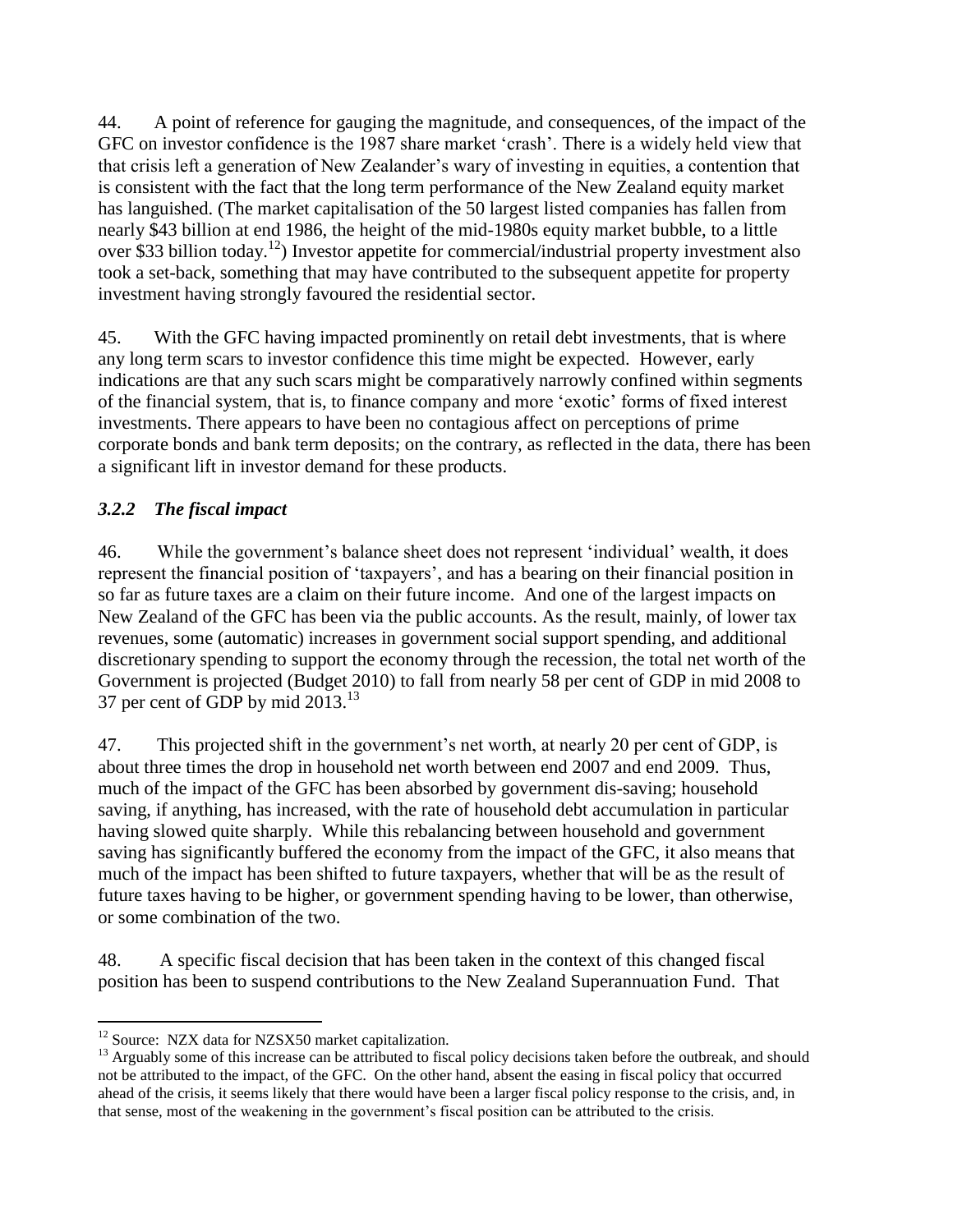decision, in and of itself, has little if any effect on the Government's overall forward financial position. (If contributions had been maintained, the larger asset portfolio would have been offset by the additional borrowing the government would have needed to undertake to fund the contributions.) But given that the amount of funds specifically ear-marked for paying future superannuation benefits will now be less than previously planned, it is probably not drawing an excessively long bow to conclude that one of the impacts of the GFC will have been to reduce the level of certainty future retirees can have in the New Zealand Superannuation benefit being maintained on present terms. Meantime, however, the 'wealth' of today's 65 years and older cohort (and those within a few years of age 65), in the form of expected New Zealand Superannuation benefit payments, is being sheltered from the impact of the crisis by the Government's current commitment not to make any adjustments to superannuation entitlements.

# *3.2.3 Some other buffering factors*

49. An analysis of *why* New Zealand has come through the GFC comparatively well is beyond the scope of this report, not least because any account would need to encompass Australia as well, given the nature and extent of the financial and economic connections and commonalities as between New Zealand and Australia. These include that:

- almost all of the commercial banking system, and large segments of the remainder of the New Zealand financial system, operate within the framework of corporate groups that span both countries, and under regulatory arrangements that are integrated at least to some degree.
- both New Zealand and Australia, as exporters of primary commodities, are integrated more with emerging Asia, which has been on the periphery of the GFC, than with the mature North Atlantic economies which have been at its epicenter. Moreover, Australia is the dominant external market for New Zealand's non-commodity exports.
- New Zealand and Australia both suffered severe financial sector stresses in the wake of the October 1987 share market 'crash'. That post-1987 crisis, in a number of respects, was more severe in Australasia than has been the impact of the GFC, and has had longterm effects on the financial systems of both countries. Many of those who occupy senior financial sector management and regulatory positions will have internalized lessons learned from that time, which may have helped both countries avoid the worst of the excesses in the boom years running up to the GFC.

50. Whatever the reasons, New Zealand's financial institutions – finance companies excepted – maintained credit standards in the boom period preceding the crisis that, on the whole, were reasonably prudent. Despite quite rapid expansion of banks' balance sheets and some pockets of what was lax lending, the growth in lending mostly was to middle- and higher-income households who could afford to service additional debt.<sup>14</sup> New Zealand banks

 $\overline{a}$  $14$  The Reserve Bank of Australia has made similar observations on lending growth during the period to Australian households, see for example the RBA's March 2010 *Financial Stability Review,* pp 41-47. http://www.rba.gov.au/publications/fsr/2010/mar/pdf/0310.pdf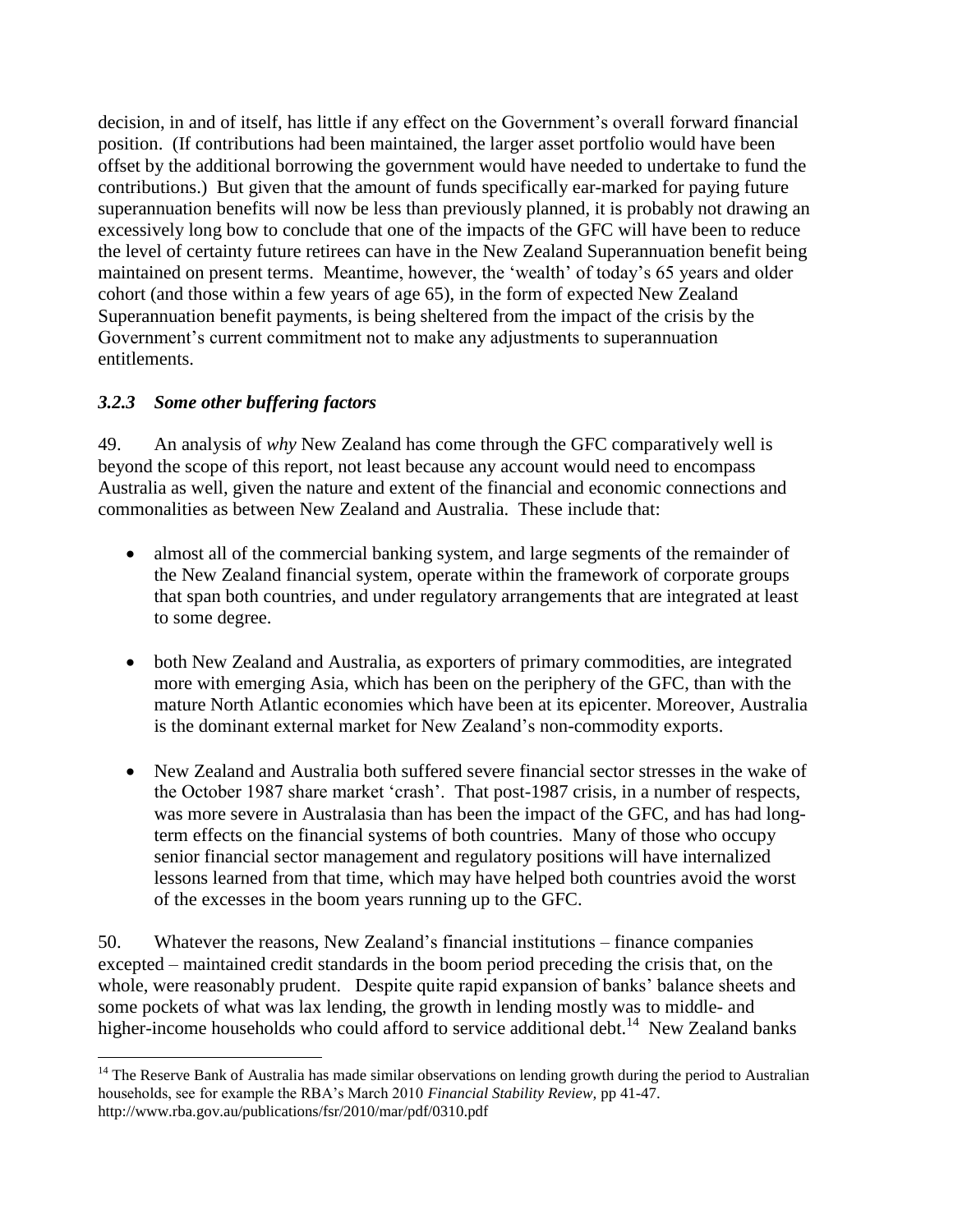also had little involvement in financing leveraged 'private equity' deals, or with investing in the asset-backed securities issued out of northern hemisphere markets. Thus the core banking system remained reasonably healthy and, despite some tightening of credit standards during 2008/09, there has not been a 'credit crunch', and a collapse of asset prices, and of economic activity and employment, on the same scale as experienced by harder-hit economies. To be sure, the recession here was reasonably prolonged (five successive quarters of negative growth) but it was not of such severity as to cause great damage to the savings and net worth of New Zealand households.

## **4. What were the causes of the collapse of New Zealand's finance companies?**

51. Rarely do crises result for a single factor: a combination of contributing factors is usually involved, although some may be more critical than others. The collapse of the finance company sector in New Zealand has been no exception. The following considers what appear to have been the main causes of the failure of the finance company sector commencing mid- $2006.<sup>15</sup>$ 

## **4.1 High risk finance company business models**

52. Finance companies vary in their business models and strategies, but broadly, can be categorized as providers of:

(i) consumer credit;

 $\overline{a}$ 

(ii) asset-based business equipment lending (including by way of leasing); and

(iii) property development finance.

53. The finance companies that have failed mostly have been in category (iii), although a handful of consumer credit finance companies, mainly focused on second hand car financing, also failed. Those finance companies in the business equipment lending market segment have generally performed normally. Many of the latter are affiliates of major commercial oganisations, and raise comparatively little funding from the public, instead raising most of their funding from group or other wholesale sources.

54. The failures of consumer credit finance companies can be attributed mainly to rapid growth achieved on the basis of very weak loan underwriting standards. They were also amongst the first to fail and, as things have turned out, recoveries for investors, through the receivership process, have been relatively good (75% to 90%). These outcomes stem in part from the failures having occurred early in the downturn, thus making for better outcomes on realizing/collecting on loan assets. They may also indicate that receivership is a better vehicle

<sup>&</sup>lt;sup>15</sup> For another account of the causes of the collapse of the New Zealand finance company sector, see the report provided to the Select Committee of Parliament by the Registrar of Companies (available as Appendix B at [http://www.parliament.nz/NR/rdonlyres/16F22058-8DD8-4541-B9A9-](http://www.parliament.nz/NR/rdonlyres/16F22058-8DD8-4541-B9A9-064848076239/100892/DBSCH_SCR_4272_6521.pdf) [064848076239/100892/DBSCH\\_SCR\\_4272\\_6521.pdf\)](http://www.parliament.nz/NR/rdonlyres/16F22058-8DD8-4541-B9A9-064848076239/100892/DBSCH_SCR_4272_6521.pdf)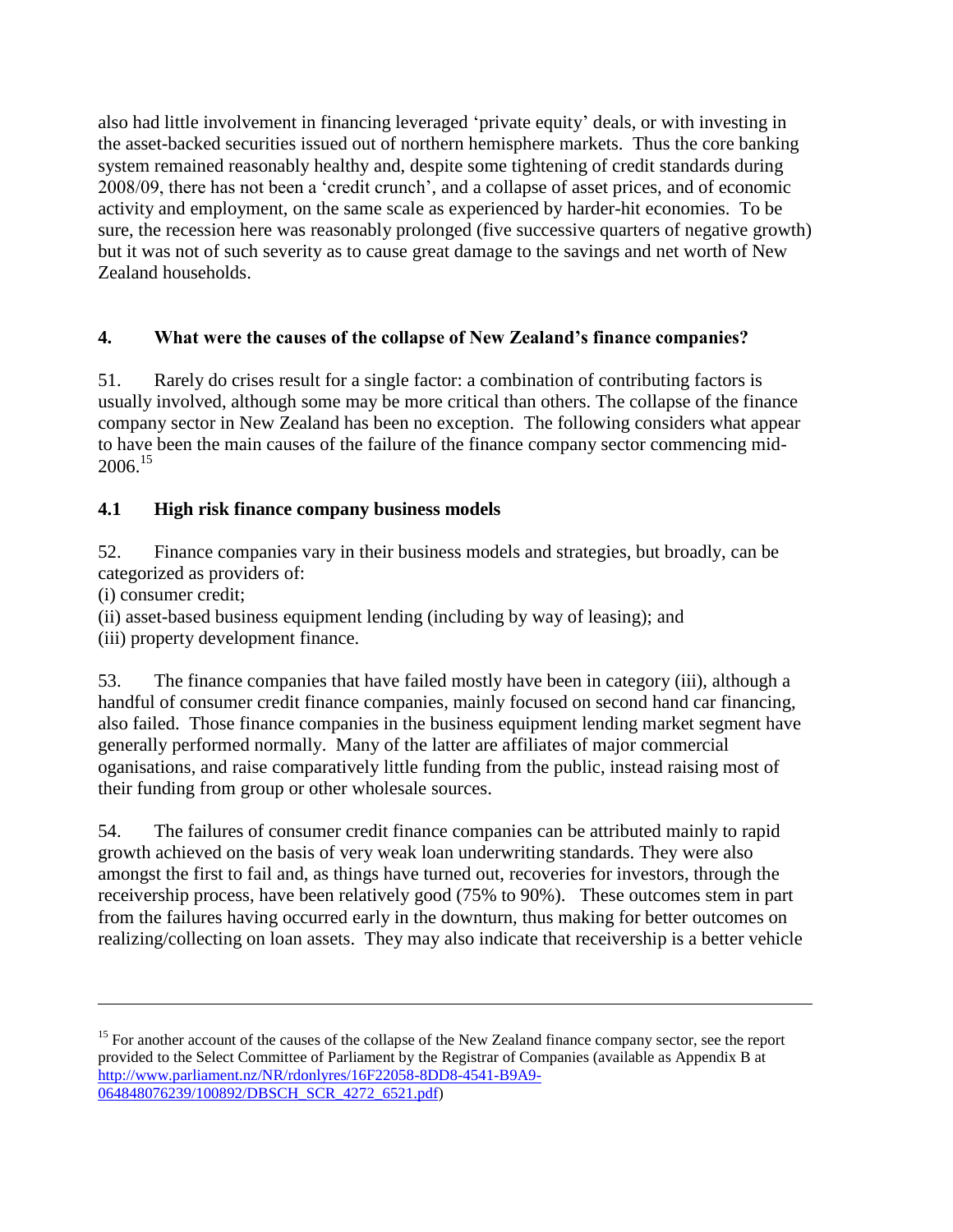for collecting against personal debts, than the moratorium arrangements that have applied to most of the finance companies that mainly were financiers of property development.

55. Most, and generally the larger, of the finance companies that failed were property development financiers. A common characteristic of their lending was that no interest or principal repayments were required from the borrowers whilst the property project was under development; rather interest could be capitalized (added to the principal of the loan) and repayments deferred for, say, 3-4 years, while the development was being undertaken, with a view to sale and loan repayment on completion. This is in contrast with normal bank lending practices, where regular debt servicing payments, covering both interest and loan amortization, are the norm.<sup>16</sup> As a result, the finance company lenders built what were in effect *growing* speculative exposures to the property market, with repayment becoming increasingly dependent on the market remaining buoyant. Absent inflation in property prices, default was always going to be a real possibility. The risk exposure was accentuated where finance companies funded developments as a 'second tier', or 'mezzanine', financier, ie, with their lending ranking in point of security after a funding tranche provided by, say, a bank.

56. Moreover, in the absence of cash flow from the loan portfolio, some finance companies will have been able to cover the full amount of their interest payments to investors only from the proceeds of further debenture securities issued to new investors, ie, by borrowing to pay interest on existing debt. As such, their operations had some of the characteristics of a 'ponzi scheme', especially if shareholders too were paid dividends in cash that was financed from the proceeds of new borrowings.

# **4.2 But a different picture was presented to the investing public**

 $\overline{a}$ 

57. In contrast to the high risk character of the asset side of their balance sheets, many finance companies represented their liabilities to the investing public as 'deposits', or as 'secured', or as 'first ranking secured', debenture stock. These representations generally were both permissible and technically correct. The taking of 'deposits', in New Zealand, is not confined to banks; debenture-holders, typically, will have had a secured interest in the finance company's assets; and those interests typically will have ranked ahead of the company's other creditors. 17

58. But the security afforded by the debenture security could be no greater than the quality of the loan assets over which that security was held, which in the cases of most finance companies were more 'speculative' than 'undoubted'. And a *first ranking* elevates the level of

<sup>&</sup>lt;sup>16</sup> Which is not to suggest that in the period running up to the GFC there was no 'property backed' lending by the banking sector. Indeed, the amount of such lending by banks, including by one or two overseas-based banks that were active in funding the New Zealand property sector, will have been at least as much as from finance companies. But with the banks being larger and more diversified institutions, with substantial business streams based more on the ability of the borrower to service debt from cash flow (eg, home mortgages, and business working capital facilities), ensuing losses on property related lending have not been of a magnitude to have caused significant impairment, at least not to any New Zealand-based bank.

 $17$  Subject to any specifically noted prior charges, and preferential claims, eg, taxes and certain employee entitlements.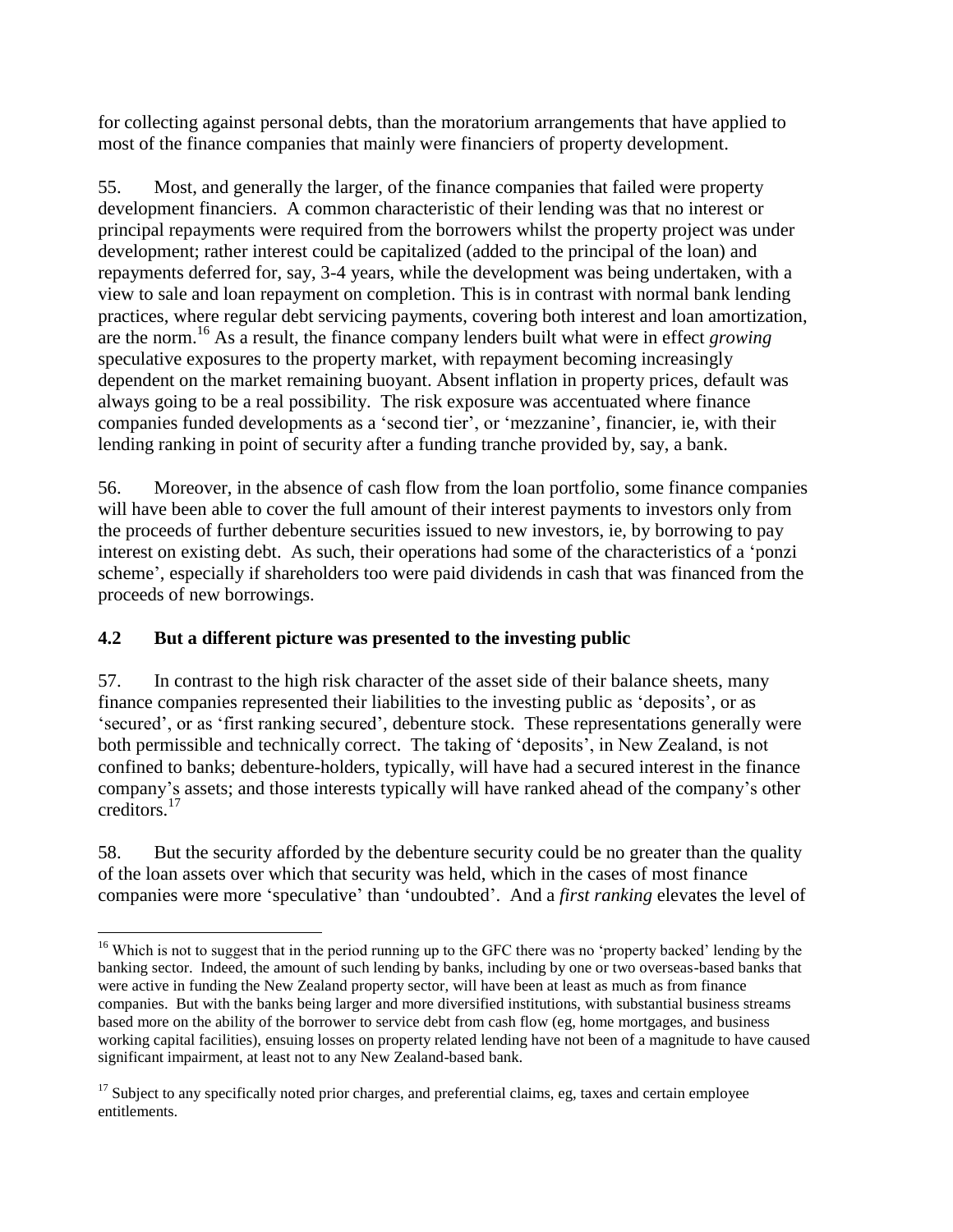security only to the extent that there is other debt funding (and equity) ranking behind. Thus, a 'first ranking debenture security' did not provide much protection absent meaningful amounts of funding from other (unsecured) creditors or from shareholders.

59. This ability to represent the liability side of the balance sheet (the securities issued to investors) in a different light from the asset side (the loan assets on which investors were reliant for repayment) was something finance companies could take advantage of:

- through television advertising that conveyed positive images of safety and financial standing. Such advertising, because it did not explicitly refer to an offer of securities, but was confined to advertising a 'brand', was not subject to the provisions of the Securities Act that govern the advertising of securities.
- by way of investment statements and prospectuses that were 'glossy' and voluminous documents, but with key information on risks submerged beneath 'marketing' and/or detailed technical information. There is now a widely held view that the Investment Statement regime has failed in its objective of requiring issuers to present the terms and risk attributes of an investment offering in a simple, short-form, document that is suitable for the prudent but non-expert investor.
- by pitching offerings with moderate rates of return, say, three or four percentage points above bank deposit rates, but well under rates of return commensurate with the risk embedded in the loan asset portfolio. It seems that, with the 'high return = high risk' mantra having become widely understood by the investing public, finance companies 'cottoned on' to the possibility that offering 'high' rates of return would have deterred rather than attracted investors, and instead, implicitly, pitched their offerings on the basis that 'moderate return' must equal 'moderate risk'. Besides enabling a positive pitch to investors, such a strategy will have left plenty of net interest margin – finance company lending rates typically were closer to 20 per cent (or more) than 10 per cent – to fund advertising campaigns, and to pay commissions to investment advisers.
- because accounting standards that permitted, and/or required, capitalized interest charged on loans to be recorded as income, thereby enabling profitable operations to be reported, albeit not on a cash basis. While the lack of cash flow from operations should have been evident from the cash flow statement required to be included in published financial statements, it appears that these did not receive the same attention from investors and advisers as did the 'headline' profit results. Moreover, in some cases the lack of operating cash flow may have been masked in various ways, eg, by rolling maturing loans into new loans, thereby enabling accrued interest to be realized, even though the interest payment was funded by the successor loan. Reportedly, some finance companies, similarly 'rolled' problem loans into new facilities, thereby avoiding the need to report problem loans in their accounts. These issues go to the adequacy of accounting standards, and/or of the auditing of compliance with them.<sup>18</sup>

<sup>18</sup> An article by Rebecca Macfie, entitled "You are in Safe Hands", in the April 3-April 9 2010 *New Zealand Listener* discusses these practices. See also the report to the Finance and Expenditure Committee of Parliament by the Registrar of Companies, op cit.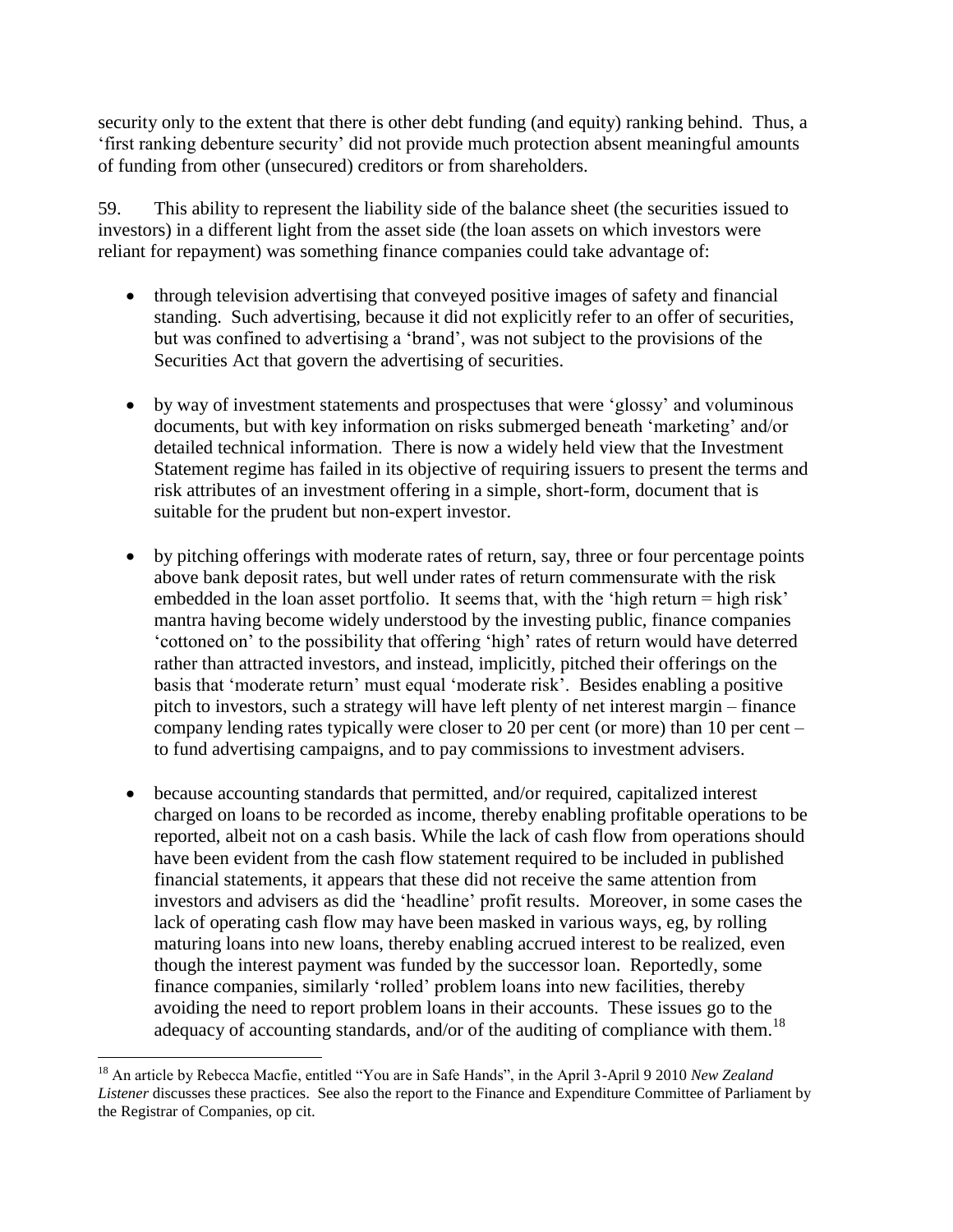## **4.3 A liquidity or a solvency problem?**

60. Following the tightening of global funding markets from about mid 2007, *banks* became more cautious lenders. One consequence was that potential end-buyers of properties under development found it more difficult to raise funding and either lost interest or walked away from potential acquisitions, leaving the developers unable to repay the finance companies which had funded the development phase. On this line of analysis, it might be argued that the impact of the GFC from abroad, on market confidence, and on banks' access to funding, was a, if not *the*, cause of New Zealand's finance company failures.

61. Thus there is a question whether provision of liquidity assistance to finance companies would have staved off the subsequent insolvencies; or whether by mid 2007 the 'die was already cast', with most if not all of the companies that failed, at that point, already destined for insolvency. The fact that by the latter part of 2007 – when perturbations in international funding markets were just beginning – at least 10 New Zealand finance companies had already failed, points to the latter interpretation.<sup>19</sup> Subsequent events, in particular the lack of recovery in the property development sector, also points to the same conclusion. In that case, provision of last resort lending to finance companies would have breached the principle of lending only to illiquid, but not insolvent, institutions; or in other words, that the failure of the finance company sector stemmed from a solvency, not merely a liquidity, problem.

#### **4.4 Failures in governance and/or supervision**

62. There is a widespread view that standards of governance, supervision and audit of finance companies was inconsistent and, on average, low.<sup>20</sup>

# 63. Specifically:

- There were instances of dividends having been distributed to shareholders when the circumstances might have indicated that the best interests of the company would have been served by conserving capital;
- There were instances where the requirements of the Financial Reporting Act had not been complied with, and/or prospectuses were signed off that are now the subject of proceedings being taken by the Securities Commission;
- In at least one or two instances, the previous business track records of directors and/or senior management would have raised questions about whether a 'fit and proper' test would have been satisfied (if such a test had been required to be applied);

<sup>19</sup> See the Reserve Bank of New Zealand's November 2007 *Financial Stability Report* (page 25) for a list of the finance companies that had failed up to the time of that report.

<sup>20</sup> See Rebecca Macfie, and the Registrar of Companies, op cit, and Gareth Morgan, *After the panic: Surviving bad investments and bad advice,* Public Interest Publishing, 2009.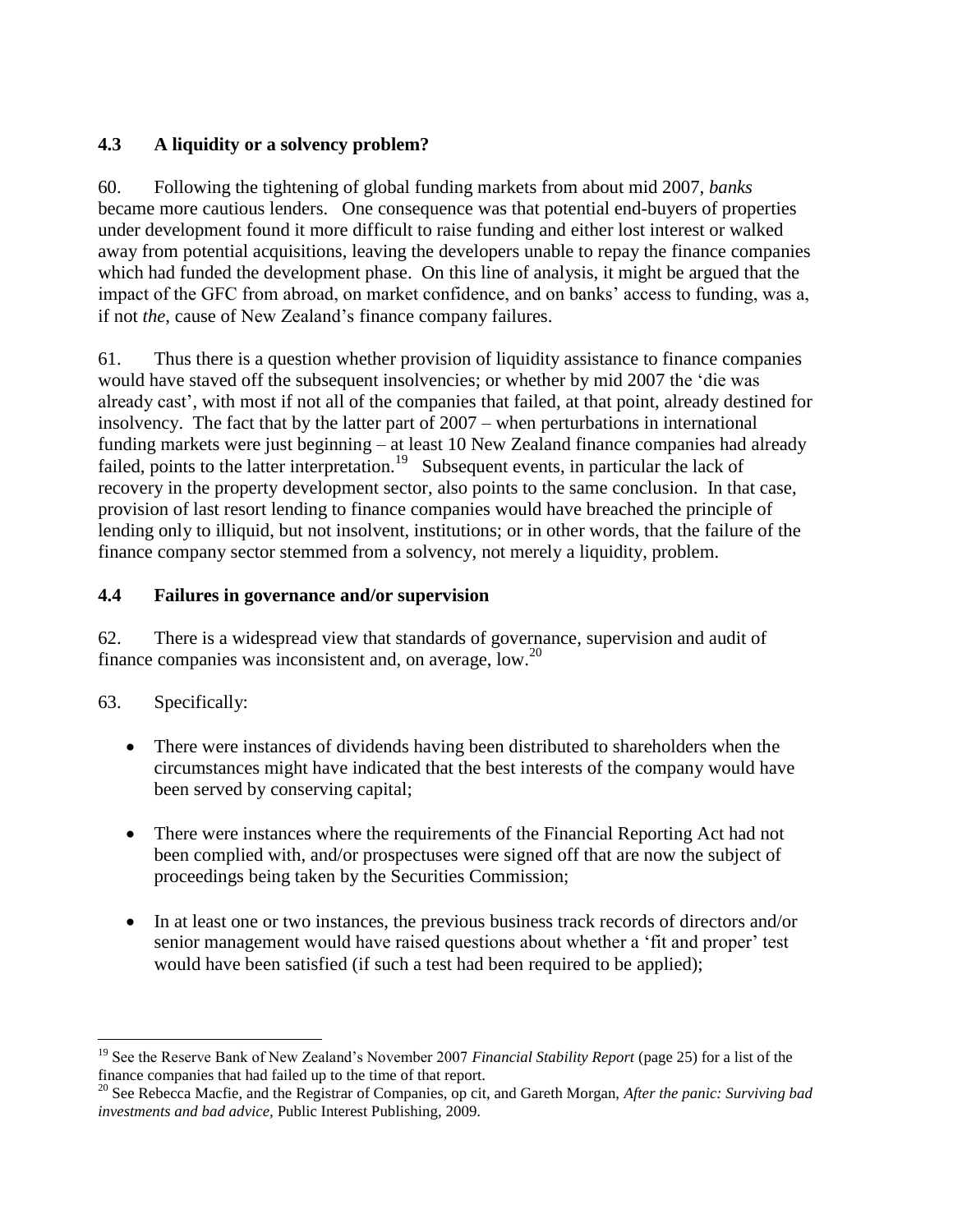• The trust deeds for some finance companies did not take adequate account of the nature and extent of the risks inherent in the company's business model, with limited monitoring of compliance with covenants taking place.

64. These criticisms go mostly to standards of *governance*, as distinct from levels of *risktaking.* In other words, overlaying questions about the levels of risk that were embedded in many finance companies business models are questions concerning how well those companies were governed – as companies. All companies are subject to minimum standards of governance, with higher standards expected of those that raise funds from the public, especially where the funds raised are represented as 'deposits'. It seems clear that the standards of governance – understood broadly to include the roles of directors, auditors and trustees – in the cases of some finance companies fell well short of the standards expected of bank-like institutions.

## **4.5 Connected lending**

65. Some finance companies were significant financiers of the other business activities of their own shareholders, or parties closely related to their own shareholders. That, in and of itself, is not exceptional: many companies raise debt securities from the public by way of a related entity, eg, a subsidiary or a sister-subsidiary, which on-lends the proceeds to elsewhere within the same corporate group. For example, Telecom on occasions has issued bonds to the public, using TCNZ Finance Limited as the vehicle for that purpose.

66. Where there is an issue, however, is where a company represents itself as being 'banklike', ie, it is raising 'deposits', yet, in substance, it is a funding vehicle for its shareholders' own commercial interests. In the case of banks, or 'deposit-takers', there is an implicit representation that the assets backing the deposits are at arms length, very well spread, and 'monetary' in character, eg, amortising loans that are well secured. By contrast, where a commercial enterprise issues bonds to the public, investors typically will have a quite different perception of the nature of the investment involved. (No one will have thought an investment in TCNZ Finance Limited was other than an investment in 'Telecom'.) The problem in the case of a number of finance companies was that large amounts of the funds raised were channeled to property developments which represented both large (undiversified) and/or related exposures, when the pitch being made to the public was that the finance company was 'bank-like'.

#### **4.6 Commission selling by financial advisers**

67. There is also a widely held view that one of the factors that enabled finance companies to raise significant amounts of funds from the public, at interest rates not much above bank deposit rates, was that they paid high rates of commission to financial advisers, in order to induce favourable recommendations by advisers. How important a factor this was is difficult to gauge with any certainty. But there are reasons to believe it was material. Most finance companies had quite limited distribution networks of their own, and will have relied mostly on financial advisers, as well as newspaper 'coupon' advertisements, supported by television brand advertising, as their main distribution channels.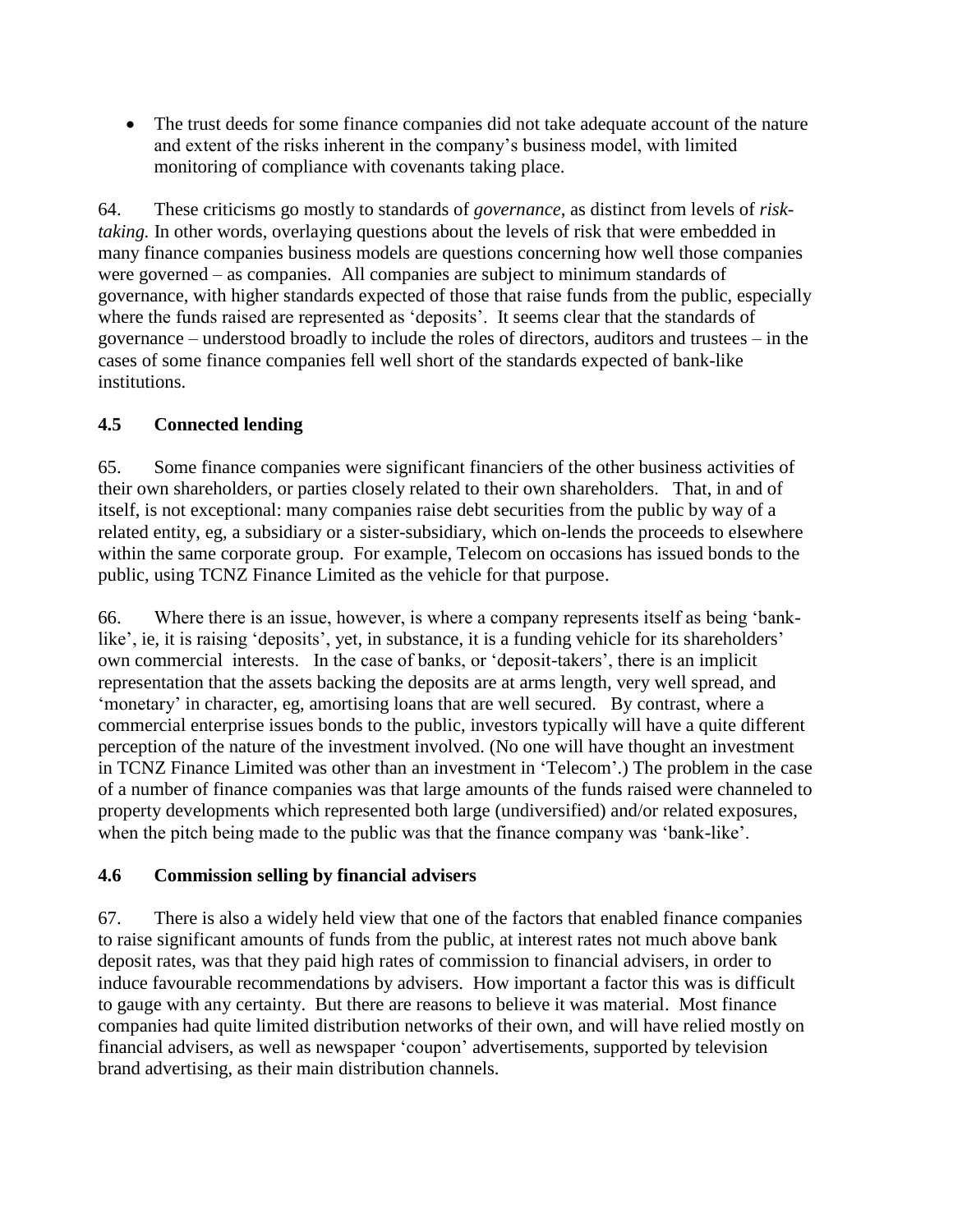68. Arguably, the fact that commissions were required to be disclosed to investors (under the Securities Markets (Investment Advisers and Brokers) Regulations) should have countered any incentives advisers faced to skew advice in favour of investments paying the best commissions. But given that commission selling was mainstream, and that commission structures were not always straightforward, eg, they could include so-called trailing commissions, which could appear more like a fee for on-going service than a commission, probably resulted in investors often not being as conscious of the extent of the conflict of interest facing advisers as they might have been.

#### **5. What are the important lessons from the crisis for current and future retired populations in their management of savings and retirement income?**

69. The GFC has provided the largest stress test of financial systems, policies and practices for several decades; for New Zealand at least since the late 1980s when serious financial stresses followed the 1987 share market 'crash'. Such episodes inevitably expose 'fault lines' and result in some 'wake up' calls. This crisis has been no exception, with considerable attention now being given to a wide range of issues, spanning financial regulation, failure resolution, financial literacy, and monetary policy management (what role for monetary policy in addressing asset price bubbles?) There are also issues and lessons relating to individuals' own retirement saving practices, which is the focus of this section.

# **5.1 Background**

 $\overline{a}$ 

70. In New Zealand retirement income depends mainly on:

- Government-provided New Zealand superannuation, a non-means tested, but taxable, benefit for which anyone over the age of 65, and satisfying certain residency criteria, is eligible to receive. This benefit is paid currently at a rate set at approximately 65 per cent of the average wage for a couple, and two thirds that for a single person. It is widely viewed as providing a base level of income support for retired persons, while at the same time, by, virtue of the absence of means testing, creating no disincentive for those who can and wish to continue working to an older age to do that.
- Savings accumulated by individuals over their working lives. That has been primarily a matter for individuals to organize themselves. Until recently there has been little by way of workplace-based saving structures. That, however, began to change from 2006, when the Government introduced the KiwiSaver scheme under which it makes a \$1,000 contribution on an account being opened; matches employee contributions by way of a tax credit up to \$1042 per annum; and requires employers to make matching contributions up to 2% of an employee's salary (the latter contributions being exempt from income tax). $21$

 $21$  From about 2002 tax benefits also became available for employer contributions to superannuation funds in general, under the specified superannuation contribution withholding tax (SSCWT) regime. Under this regime it became possible for at least higher income employees, on higher marginal tax rates, to substitute salary for superannuation contributions ('salary sacrifice') and have that income taxed at the lower SSCWT rate.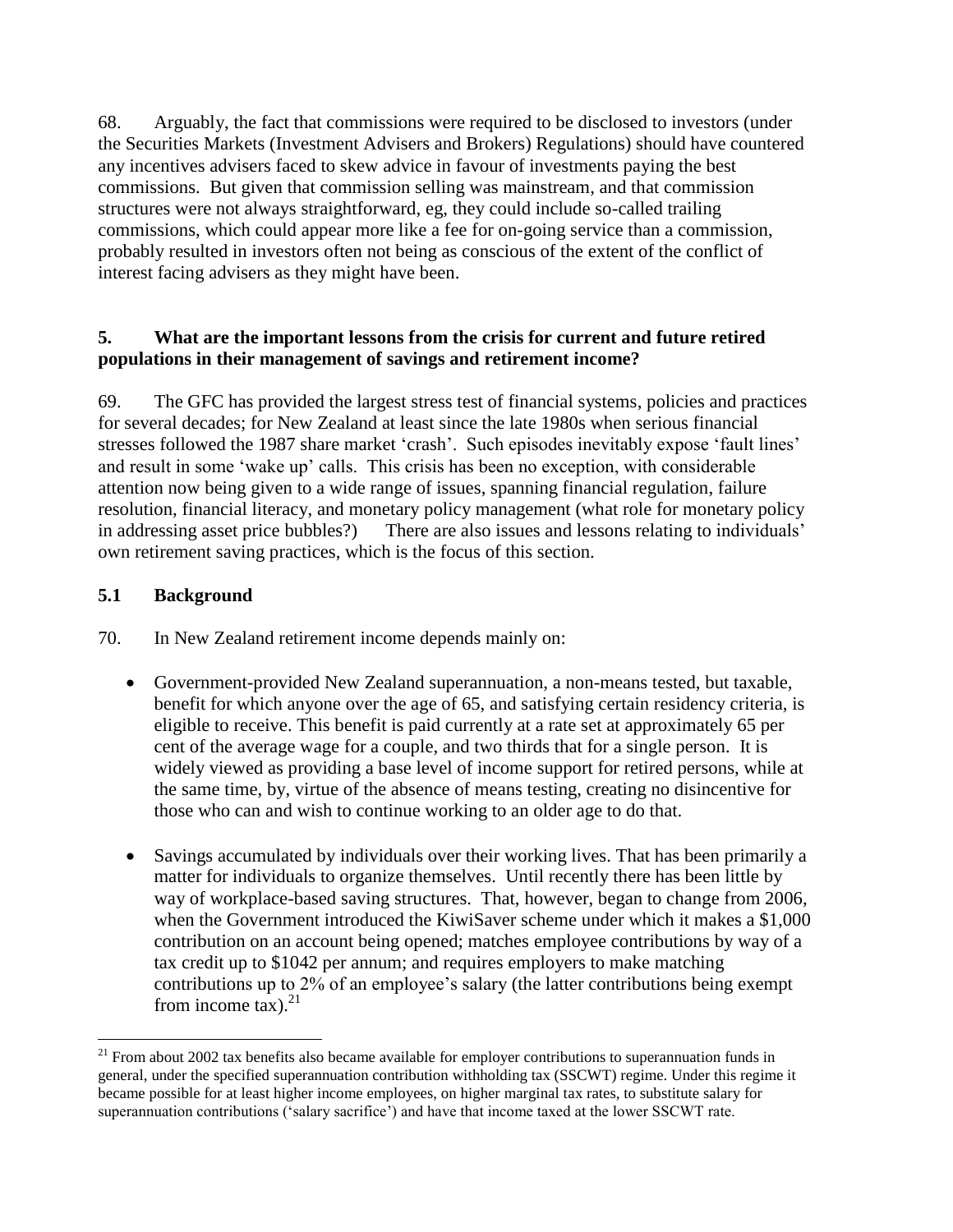71. Thus, in effect, New Zealand has now moved closer to the three-tier structure that is typical of many countries: a state provided base pension; workplace-based saving, and individual saving with individuals' making their own arrangements. However, the New Zealand regime remains heavily based on individuals making their own investment decisions. While KiwiSaver schemes have official recognition (as to which certain criteria must be met), most aspects of membership – the choice of KiwiSaver provider, whether to take contribution holidays, whether to contribute more than the minimum, and what class of assets to invest in – are all open to individual choice. Thus, in many respects, it remains for individuals to plan their own saving for retirement.

72. The GFC has brought to the fore at least three issues that pertain to effective individual planning and saving for retirement:

- How much needs to be accumulated to maintain a desired standard of living in retirement?
- Effective management of accumulated savings in retirement.
- Effective investment management, more generally.

 $\overline{a}$ 

## **5.2 How much needs to be accumulated to maintain a desired standard of living in retirement?**

73. How much one needs to save for retirement is determined by essentially two variables: the standard of living desired in retirement, and the rate of return that can be expected on that saving in the intervening years. $^{22}$ 

74. The Retirement Commission has calculators on its web site to assist people in developing their long-term saving plans. These assume a rate of return on saving of 2½% per annum, after fees, tax and inflation. That may seem a conservative rate of return, especially to an older generation that became used to double digit nominal interest rates during the 'great inflation' of the 1970s and 80s.

75. But a net real rate of return on saving of 2½% is probably in the right ballpark, possibly even a little on the high side. Theoretically, the long run real interest rate should be in the vicinity of the economy's per capita long run growth rate, which for New Zealand over the past 20 years has been 1.6% per annum. Or looking at what's realistic from another standpoint, if inflation is 2½%, the tax rate is 28%, and fees (before tax) are 2 %, the gross nominal return

 $22$  Whether or not one owns a house, and how much if anything is owing on a mortgage, is also a major consideration. However, that is actually part of the saving choice set, given that paying down a mortgage is a form of saving, which generates a return equivalent to the rate of interest/rent which otherwise would need to be paid.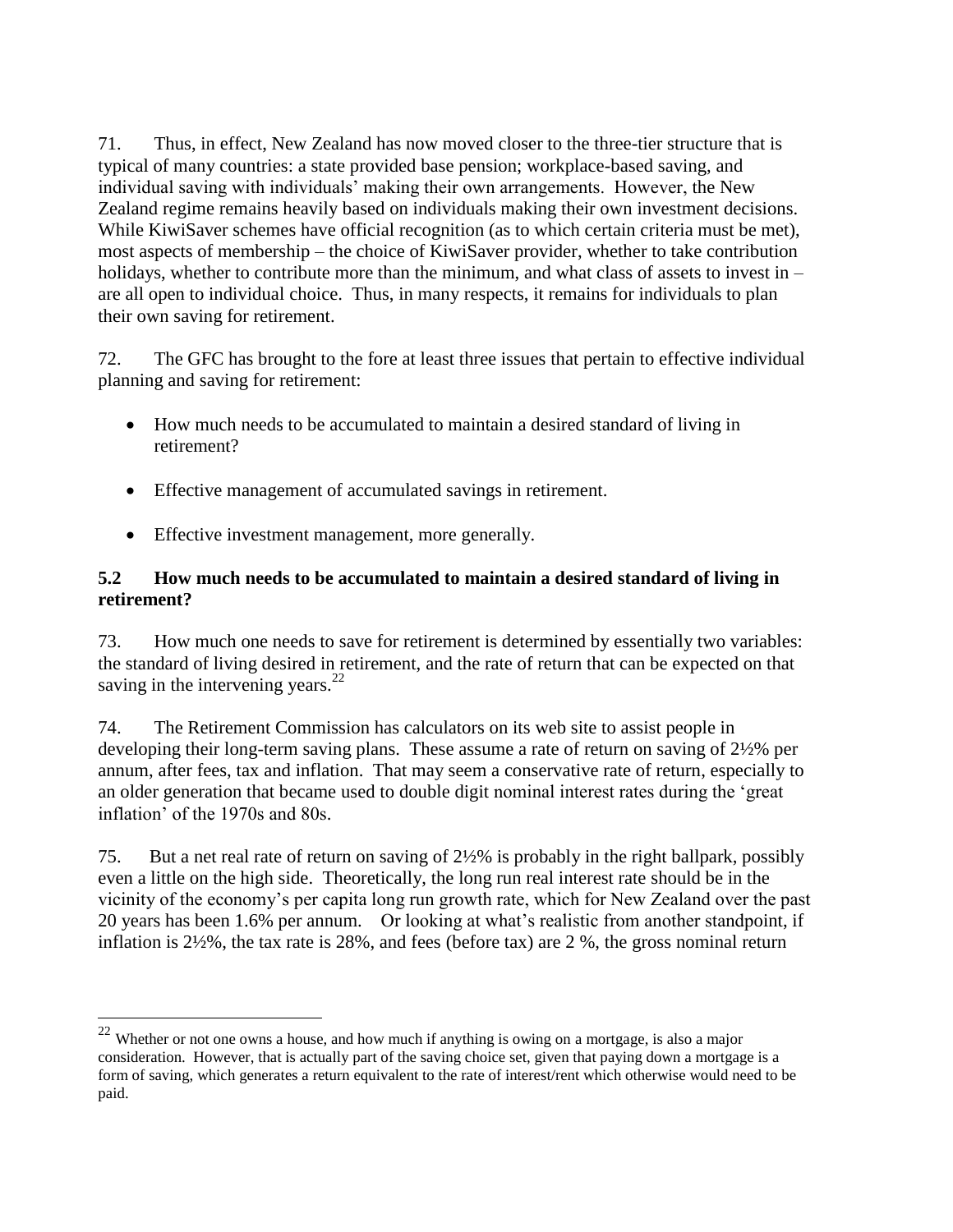required to deliver 2.5% net real return is about 9 %.<sup>23</sup> Few managed funds will have generated gross returns, over the longer run, as high as 9% p.a; over the past decade or two, returns averaging 6% to 7% have been more typical. $^{24}$ 

76. None of this is to suggest, or predict, that the period ahead will necessarily be characterized by similarly modest investment returns: past performance is not necessarily an indicator of future performance, and investment returns from one decade to the next can be quite volatile. There may even be reason to think that with asset prices generally now down from the elevated levels prevailing ahead of the crisis, asset *yields* going forward will be bit higher than previously, although that needs to be counterbalanced against the currently more subdued economic growth and earnings prospects (thus requiring lower asset values to maintain investment yields.). All things considered, it would seem prudent for individuals, in establishing saving targets, to allow for the possibility that rates of return on their investments will be a notch or two below what hitherto has been thought a reasonable expectation.

## **5.3 Effective investment management approaching and in retirement**

77. The preceding analysis also carries implications for those in retirement, and looking to their investment portfolio to generate a reliable flow of investment income to substitute for previous employment income. The typical profile of those who invested in finance company debentures was someone aged 50+ years, probably with a significant, but not a large amount available for investment (say, up to a few hundred thousand dollars, rather than a million dollars plus). For these people, the additional 2%-3% p.a. return available from finance companies, compared with bank term deposits, may have appeared to provide a way to maintain a desired standard of living in retirement whilst preserving their (modest) financial capital.

78. To the extent this is an accurate account, it points to two things.

79. First, as above, there may well be a need for reassessment of the level of income that reliably and safely can be generated from an investment portfolio, in retirement as well as whilst saving for retirement. That feeds back into assessments of the amount that needs to be accumulated by retirement age.

 $\overline{a}$  $^{23}$  Assuming fees are 2% per annum might seem a little high, but the all-up fees incurred by investors who invest in many retail saving plans (including those charged by fund managers, trustees, custodians, and advisers, as well as any commissions that may apply) probably are closer to 2% than 1%. Indeed, information on the Retirement Commission's Sorted website on KiwiSaver fees indicates an (unweighted) average fee, across 330 separate funds, of 2.3% per annum (or 1.7% after tax assuming a 28% tax rate). See also Gareth Morgan op cit for a discussion of investment management fees.

<sup>&</sup>lt;sup>24</sup> Gareth Morgan op. cit. (chapter 5) charts the performance of a range of (balanced) retail and employer sponsored investment/superannuation funds from 1994 to 2008. These indicate annual returns net of fees and taxes averaging about 2½ per cent (for retail funds) to 3½ percent (for a selection of employer sponsored funds), or, say, 6% to 7% before fees and taxes. By way of longer term comparison, over the 20 years since 1990 growth in the S&P 500 index of US equity prices averaged 5.9% (and over 30 years, 8.1%.)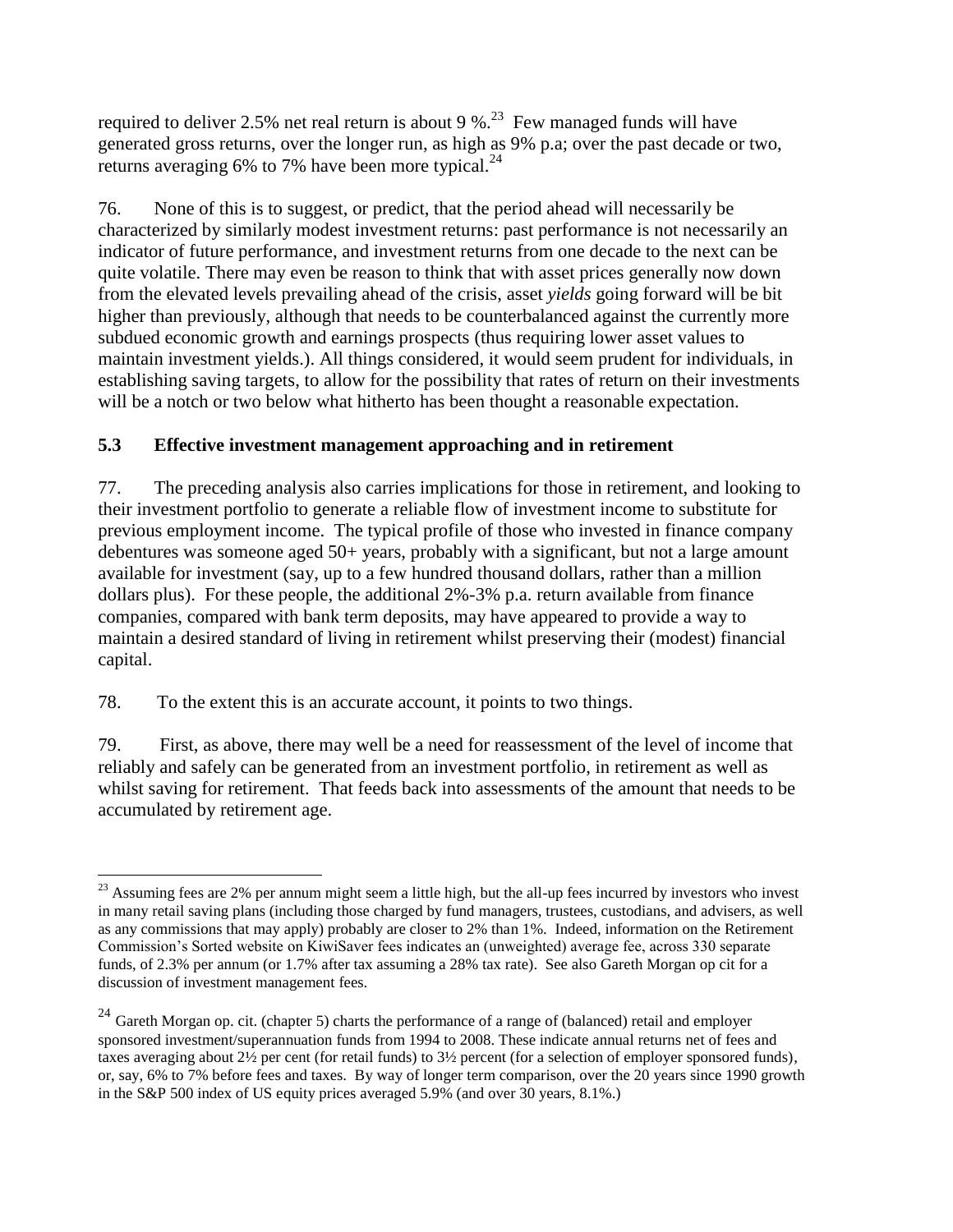80. Second, it may imply a need for those in retirement to be more willing to run down their capital in retirement, particularly in a low inflation/low nominal interest rate environment. Historically, high rates of inflation, and thus higher nominal interest rates than those prevailing today, will have facilitated consumption of capital in retirement. To the extent that people regard the inflation-compensation component of interest receipts as income available for consumption, they, perhaps unwittingly, run down their (real) capital. Wither lower inflation and lower nominal interest rates today than in earlier decades, consumption of capital in retirement requires more of the investment portfolio actually to be liquidated. Anecdotally, however, it appears that there is some aversion amongst older people to doing that, given inherent uncertainty about life expectancy, and perhaps also because the contingencies of life (poor health, etc) loom larger as we age. But the experience of the past few years suggests that if such aversion results in greater investment risk taking, in an attempt to sustain an income flow from the investment portfolio, there is a risk that will result not in preservation, or even consumption, of capital, but in its outright loss.

## **5.4 Effective investment management – there's a lot more to it than meets the eye**

81. New Zealanders are known as a nation of 'do-it-your-selfers'. That is probably the case with respect to investment management at least as much as in other spheres of activity. Indeed, the regulatory regime for investment is constructed largely on the basis of such a presumption; for example, the purpose of an investment statement under the Securities Act is to "provide certain key information that is likely to assist a prudent but non-expert person to decide whether or not to subscribe for securities" (s 38D). In other words the document is pitched to the 'do-it-your-selfer', not to the expert professional adviser.

82. Consistent with this focus, emphasis has been given by the authorities, over a number of years, to imparting some key messages to the investing public. These have included, for example, that high return generally is associated with high risk and that diversification is a key to prudent investing. Another conventional wisdom is that there is a hierarchy of investment risks/returns, ie, cash, bonds, property and equities, in that order. And it is sometimes said that when it comes to investing, it is "time in, not timing", that matters.

83. While there is a large measure of validity in all these principles, the GFC has made evident that if followed *naively* they can be as dangerous as they are helpful. As discussed above in relation to finance companies, it seems that the 'high return = high risk' mantra may have lead some investors to develop the mistaken impression that moderate return, correspondingly, meant moderate, or not much, risk.

84. Similarly, some investors and advisers clearly interpreted diversification simplistically, for example, by thinking that investing, or accepting advice to invest, across a number of different finance companies would give them a well-spread investment portfolio; when what resulted was something closer to a concentrated and risky exposure to the property development sector. Moreover, the emphasis given to the benefits of diversification may have resulted in less attention being given to the *quality* of the underlying investments. A 'junk' bond does not become a 'prime' bond by virtue of being included in a portfolio of investments, least not if the portfolio comprises predominantly other 'junk' bonds.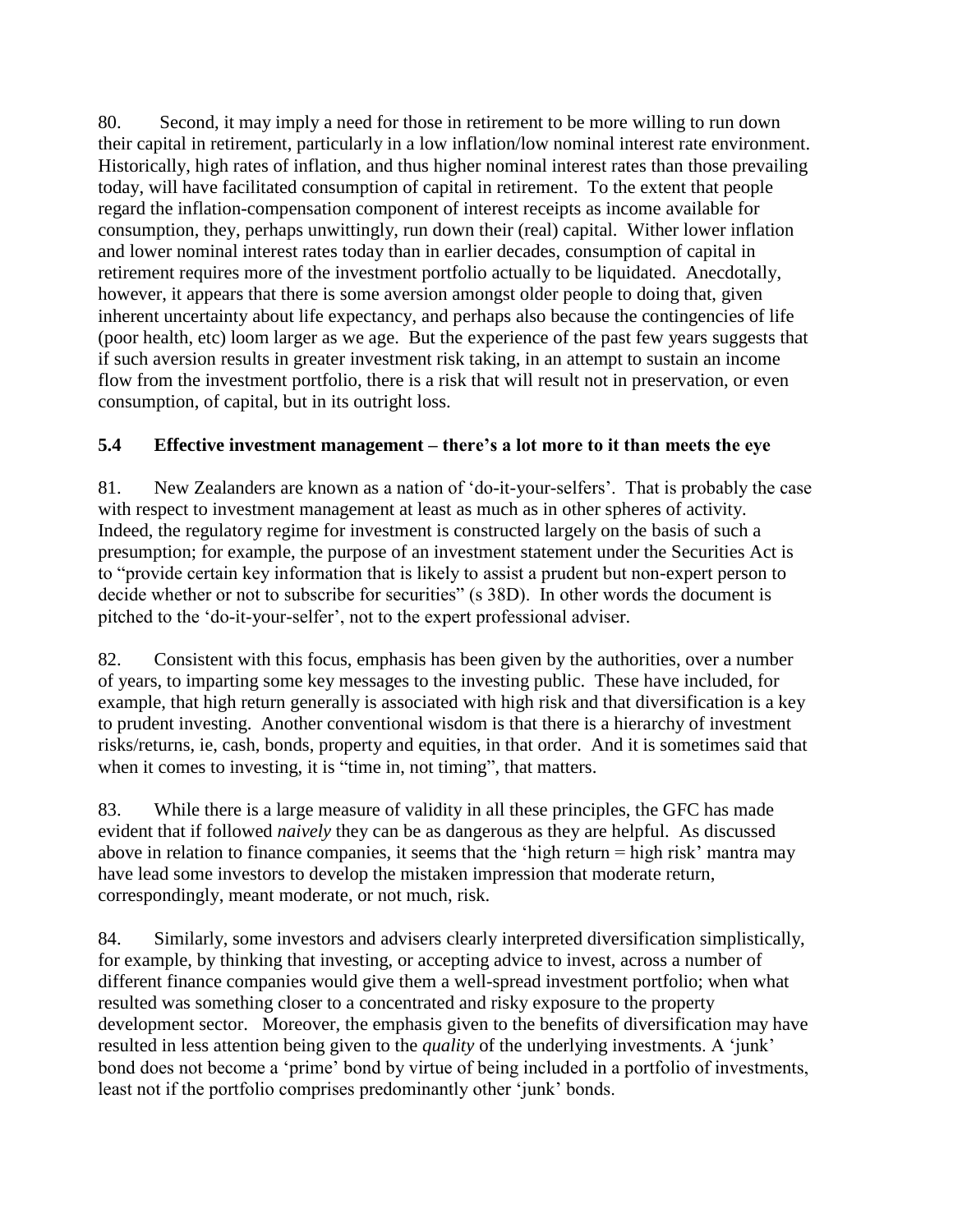85. In a similar vein, the conventional hierarchy of investment categories and returns – cash, bonds, property and equities – is no more than a broad guide, and pertains to ex ante expected returns, with no assurance that ex post actual returns, even over reasonably extended periods, will match those expectations. Indeed, risky investments at times, by definition, will disappoint, even if over the long run they may outperform safe investments. And divergences between actual investment outcomes and those that might be expected on the basis of the 'normal' hierarchy of returns can persist for a long time. For example, in New Zealand for most of the past 25 years short (cash) rates have been higher than long (bond) rates. Residential property also has delivered attractive returns over much of the period, taking account of tax free capital gains, whereas equity returns have tended to disappoint.<sup>25</sup>

86. The more general 'lesson' embedded in these points is that investing in products beyond what might be called 'vanilla' products, such as bank term deposits and government bonds, calls for a degree of skill and experience. In a world where most aspects of life are becoming more technically complex, it is perhaps surprising that investing continues to be seen as much as it is as a do-it-yourself endeavour. It also raises a question about the realism of policy proposals to address the perceived complexity of investment offer documents by requiring them to contain simpler information for the non-expert investor, and underscores the need to raise the level of public confidence in the professionals the public looks to for financial advice. These aspects are discussed further in section 6 below.

87. Last, but not least, the GFC reminds that periods of financial instability, including crises, are a recurring feature of the economic and financial landscape. While the lessons learned, and policy changes resulting, from the GFC may make it less likely that a further episode of severe financial and economic instability will occur in the near term, it is inevitable that there will be further such episodes in the future.<sup>26</sup> Recognition that crises can and will happen carries implications for investors; notably the need to build some buffers into their borrowing and saving arrangements, buffers that provide some scope to 'weather the storms' that will occur from time to time.

## **6 Has the response to both the global crisis and the finance company collapses gone far enough? If not, what else is needed in the way of government, industry, or individual response?**

88. Policy decisions already taken that address issues arising from the global crisis/finance company collapses have included:

• The introduction of a new, tripartite (Reserve Bank, Securities Commission and trustee corporation) supervisory regime for non-bank deposit takers (finance companies, building societies, credit unions and other deposit-taking mutuals). This regime has formalized a new, intermediate, class of investment product, so called 'non-bank

 $25$  Which is not to say that broad pattern of investments returns is anyway embedded; they may be quite different in the years ahead.

<sup>&</sup>lt;sup>26</sup> And 'after-shocks' from the GFC also are to be expected which, given New Zealand's high external debt exposure, could still impact here quite strongly.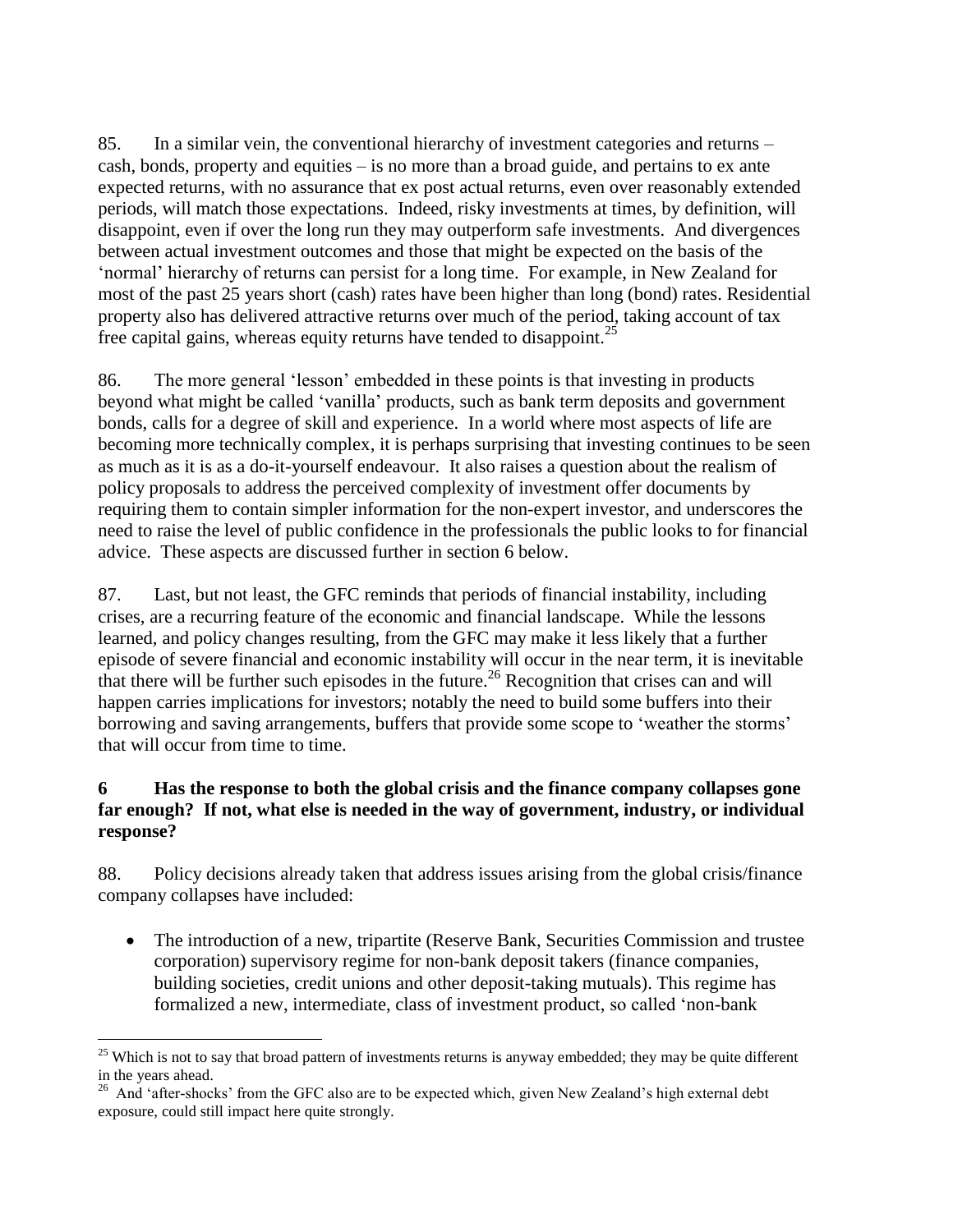deposits'. These fall between bank deposits, with banks being prudentially supervised by the Reserve Bank, and risk investments, which are subject to the requirements of the Securities Act.

- The introduction of a regulatory regime for financial advisers.
- A decision to consolidate the Securities Commission, and most of the financial regulatory functions of the Ministry of Economic Development (MED) and of NZX, to form a new Financial Markets Authority.

89. In addition, a comprehensive review of securities law has been progressed to the point that a discussion paper proposing a range of quite fundamental reforms has been released. This discussion paper incorporates a number of responses to the recommendations of the Capital Markets Development Taskforce, which reported in late 2009.

90. Each of these areas of 'work in progress' are discussed in turn.  $27$ 

#### **6.1 The introduction of a new, tripartite supervisory regime for non-bank deposit takers**

91. The new supervisory arrangements for non-bank deposit takers are to be based on a set of prudential standards developed by the Reserve Bank, following along the lines of those applied to registered banks, but to be administered by trustee corporations, under the oversight of the Securities Commission. Also, each non-bank deposit taker will be required to obtain and publish a credit rating from one of the three major international credit rating agencies (Moody's, Standard and Poors, or Fitch).

92. In many respects, the root of the problems arising with finance companies was a lack of clarity in the boundary between 'deposits', which the public can take as being monetary in character, and 'investments', which can span a wide range of risk and require closer, case-bycase, analysis and evaluation. The introduction of the new regulatory regime for non-bank deposit takers addresses this problem by moving issuers primarily in the borrowing and lending business ('finance companies') much closer to being regulated as if they were banks. That should result in much less scope for 'expectations' gaps to re-emerge. But it may also leave less scope for financial intermediaries to provide asset-based business finance facilities, eg equipment leasing, funded by issuing securities to the public. While that need not be a concern from a retirement saving context, it might be from the stand-point of business being able to access some classes of funding. That suggests that the present regime might best be viewed as a transition to a simpler regulatory structure that draws a 'bright(er) line' between those institutions that are 'deposit takers', and those that are not and instead issue risk investments. The existing, so-called, non-bank deposit-taking institutions would then need to move in one direction or the other. The present regime for non-bank deposit-takers is required, by the legislation that enacted it, to be reviewed by 2013.

 $27$  Note that initial steps under some of these areas of policy development pre-dated the GFC/finance company failures. But the crisis generally has resulted in acceleration and /or extension of what already was underway.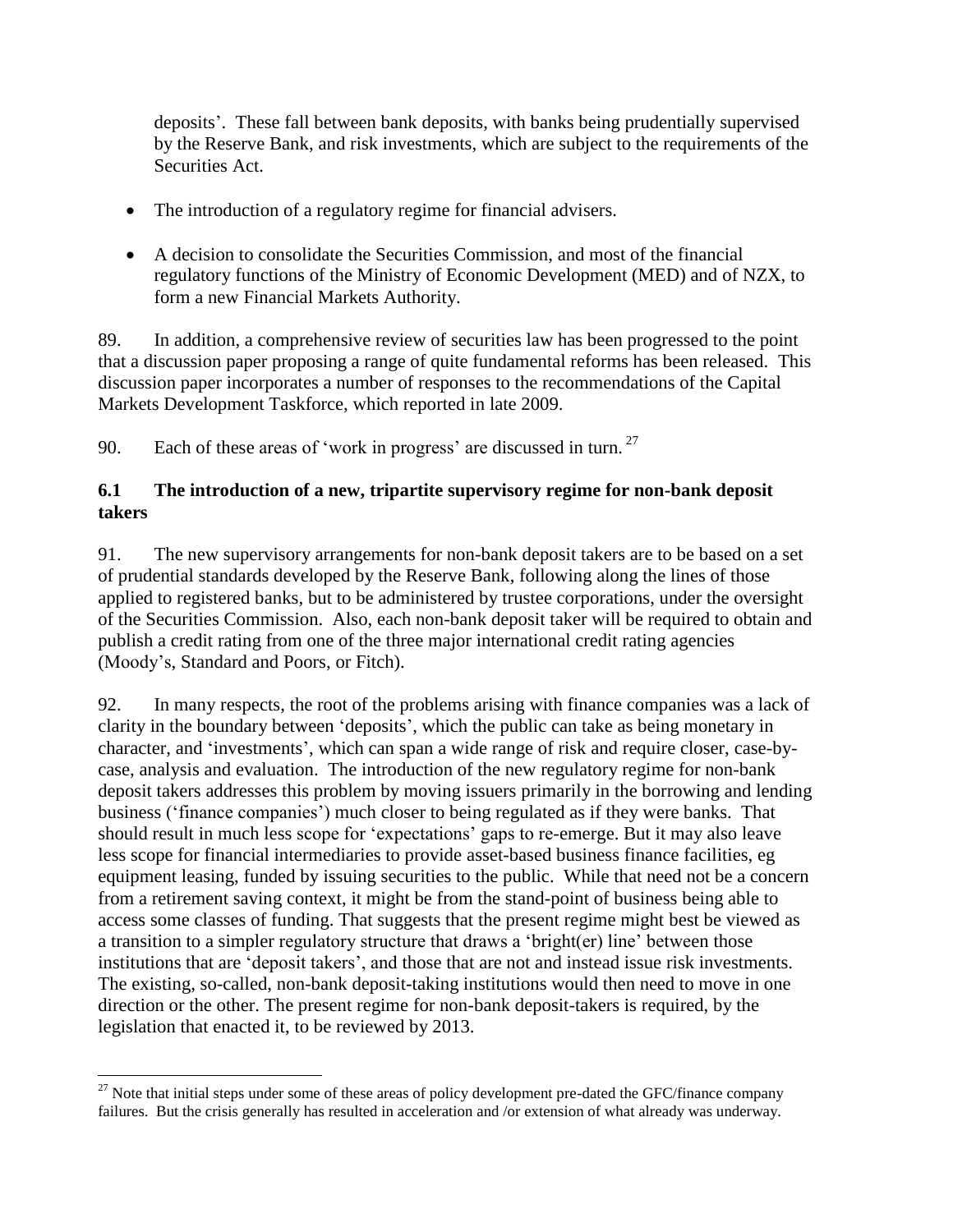#### **6.2 Regulation of financial advisers**

 $\overline{a}$ 

93. The new regime for regulating financial advisers is in the process of being implemented, and appears to have broad support. The need for more consistent and higher standards of professionalism amongst financial advisers, encompassing both technical capability and professional ethics, particularly regarding conflicts of interest, is widely accepted. The Code of Professional Conduct being developed under the Financial Advisers Act, and to take effect over the next twelve months, addresses both dimensions and should result, over time, in a lift in professional standards and in public confidence in the profession.

94. That said, there remain some potential issues about aspects of the regime now being implemented. One concern is that, because the regime applies to *everyone* who provides financial advice, it may result in constraints on the financial media and on public *commentary* on investment matters; which, given the smallness of the New Zealand market, already tend to lack depth. If that were to occur, it would run counter to desires to lift public understanding and awareness on investment matters, and to lift standards of financial literacy. Care will be needed to ensure that unintended consequence is avoided.

95. Which leads to a question whether it would be desirable, in time, to move to a regulatory regime more along the lines of those currently in place for the accounting and legal professions, ie, one that controls who can *represent* themselves as an 'authorized' or 'chartered' financial adviser, with front-line responsibility for maintaining professional standards resting more with the profession itself. That approach would remove concerns about having to be authorized in order to provide public commentary on investment matters. It would also be less of a 'one size fits all' approach, and would enable investors to continue to access advice from parties who might not qualify as 'authorized' financial advisers, but nonetheless are a 'trusted' source of investment wisdom. Such an approach probably has not been feasible initially since financial advisers currently are represented by a number of different industry bodies, making for difficulties in garnering the impetus necessary to establish a self-regulatory regime. But it should not be ruled out for the future; indeed, there are probably limits to the extent that standards can be raised by regulation alone, without the sector itself taking up the mantle of building a more fully-fledged profession.

96. Another issue concerns the continued permissibility of 'commission selling' of investment products, something that is (to be) banned in Australia and the UK. However, there is a broadly held view that whether legally permissible or not, commission selling of investment products is on the way out, and eventually will be banned.<sup>28</sup> Which leaves a question about how to achieve the transition from commissions to 'fees for service' that are charged directly to the adviser's client. A concern is that the public may be reluctant to pay for advice which to date it has regarded as available for free. Strengthened commission disclosure requirements in the interim, that make commissions *very* explicit to clients, including as a dollar amount, and in a manner that shows how the commission is in effect the adviser's fee,

 $28$  The Investment, Saving and Insurance Association Inc, which represents a large segment of the retail market for managed investment products, has indicated that its members plan voluntarily to phase out commission-based selling of financial products, although the timeframe for implementation of that plan has yet to be announced.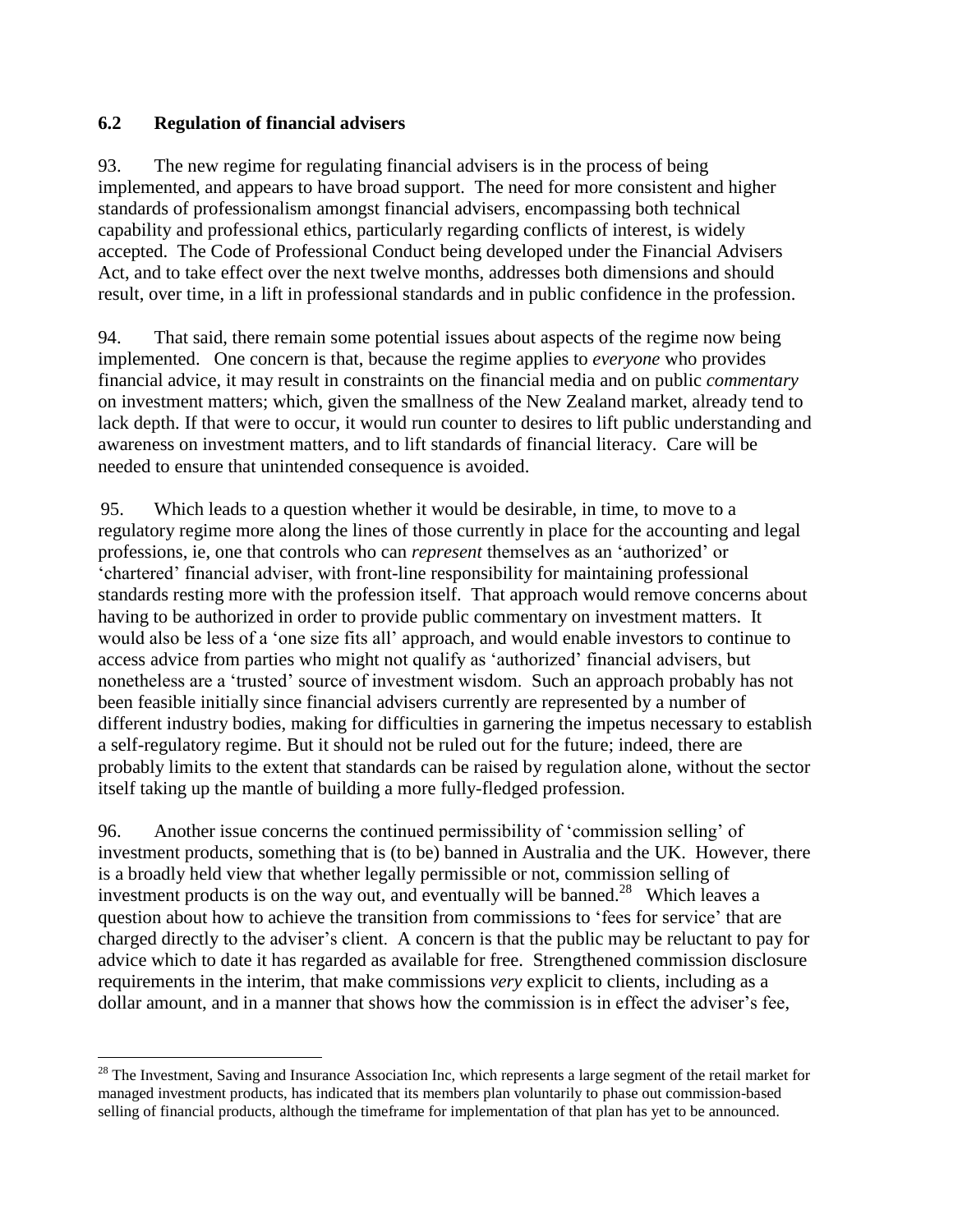and comes out of investment returns, could assist in making the transition to fee-for-service based advice.

97. Some observers also question whether the standards of technical competence to be met by 'authorised' financial advisers might be set too low, to accommodate incumbents; or whether there is a risk that regulating advisers will raise public expectations of investment advisers to an unrealistic level. On the latter view, there is as much a need for a shift back towards more 'vanilla' investment products, as there is to lift adviser capabilities to match the complexities embedded in some modern day products. There are also some concerns that the Qualifying Financial Entity regime, which enables a firm rather than its individual employees to be the entity responsible for maintaining the requisite standards, may result in a 'watering down' of the standards required. That concern, however, needs to be balanced against the possible capability gains that can come from a critical mass of professional advisers operating as a team rather than as individuals. There are also some concerns that some financial advisers who, from experience, have built ability and competence, but who do not have the mandated levels of *technical* qualification, may be forced to exit the industry.

98. These considerations all point to a need for the current regulatory regime for financial advisers to be 'bedded in' rather than 'set in stone'. While the regime now being implemented can be expected to give much needed impetus to lifting professional standards, further evolution of the regime may prove to be necessary. An important determinant of the direction that evolution might appropriately take will be the extent to which the current industry bodies evolve into a more fully-fledged professional body.

# **6.3 Establishment of a new Financial Markets Authority**

 $\overline{a}$ 

99. The proposal to establish a new Financial Markets Authority (FMA) has been widely welcomed, consistent with a view that New Zealand's regulatory arrangements have been excessively fragmented. That fragmentation has resulted in both over-laps (inefficiency) and under-laps (ineffectiveness), and has also been associated with soft accountabilities and scope for responsibility shifting.

100. The current proposal is to consolidate the financial regulatory functions of the MED and of NZX into a reformulated Securities Commission, resulting in a 'twin peaks' structure for financial regulation overall – that is, a single prudential supervisor (located in the Reserve Bank) and a single securities market regulator (the FMA). However, certain regulatory functions will remain outside of that framework. These include the financial regulatory functions of the Commerce Commission (under the auspices of the Fair Trading Act), the Takeovers Panel, and the remaining functions of the Companies Office within MED.<sup>29</sup> It is not obvious that there are compelling reasons for leaving these functions outside of the FMA.

 $^{29}$  Note, for example, that both the Banking Ombudsman and the Commerce Commission have had jurisdiction, and active involvement, in addressing the problems that arose with certain ANZ/ING investment products. Another example of overlap and duplication is the regulation of payment, clearing and settlement systems – where the Reserve Bank, the Securities Commission and the Commerce Commission are all involved.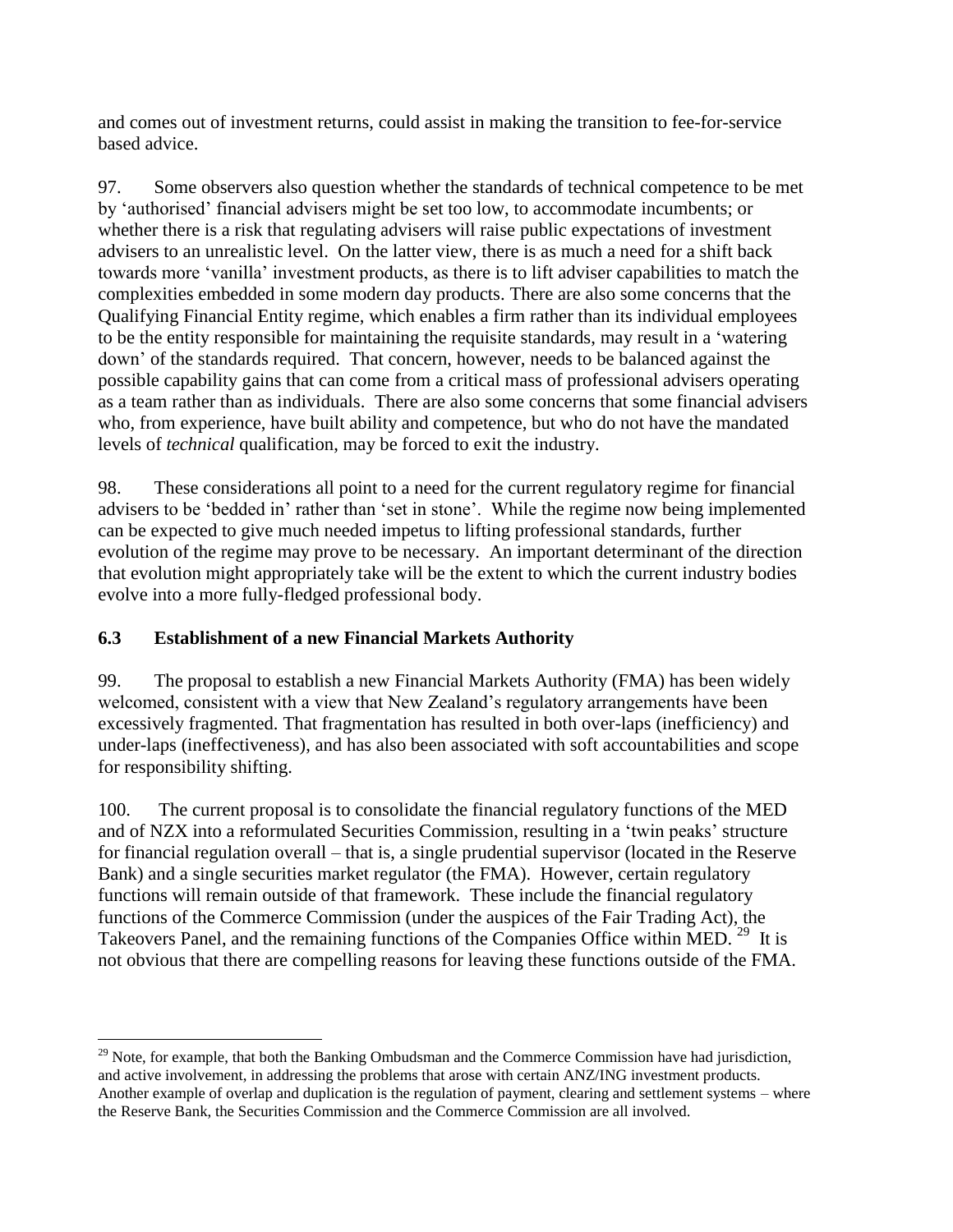101. Another aspect concerns the location of the policy maintenance/development function in relation to securities markets. It appears that the plan may be for that role to remain within MED, following the model that policy should be split from implementation. That model has the advantage of protecting against policy 'capture' by frontline regulators; but also the disadvantage of policy becoming potentially distant from market developments. In that connection, there is a clear call for the new FMA to have a lead role in identifying market developments that could be inimical to public confidence, and in responding to them, proactively. Those responses will need to encompass all of effective enforcement of existing rules, active public communications, and provision of timely advice and recommendations to the government on any policy and law changes that are needed. To carry out these roles, the new Authority will need a mix of resources, spanning enforcement (legal), market surveillance (connectedness with the markets), media, and policy, similar to how the Reserve Bank's prudential supervision role spans both policy and front-line supervision.

102. A related matter concerns how some financial service providers will continue to be subject to multiple layers of regulation, supervision, and scrutiny – sometimes by three or more from amongst a cadre of supervisors, regulators, trustees, auditors, and rating agencies. Nonbank deposit takers, for example, are now subject to oversight by the Reserve Bank, the Securities Commission, a trustee corporation, and a rating agency, as well, of course, by their own auditors and directors. Similarly, managed investment funds typically involve an investment manager, a custodian, a trustee, and investment advisers, with the Securities Commission having an oversight/supervisory role.<sup>30</sup> It can hardly be said that in New Zealand there have been insufficient pairs of eyes involved!

103. The decision to establish the FMA, and the review of the Securities Act now underway, provide an opportunity to take a thorough and wide-ranging look at how best to achieve *cost-effective* regulation of New Zealand's investment markets and institutions. Quite apart from the question whether the existing fragmentation and multiple layers of supervision strengthen or weaken scrutiny and accountabilities, there is the question of cost. There is a widely held view that (all-up) fees for managed investment fund products in New Zealand is comparatively high, and absorb a significant proportion of gross returns, ie, that the costs are not matched by commensurately better investment performance. This amounts to a view that the sector is a low productivity sector, ie, input costs are high relative to the value added. How much of that is perception and how much is reality is difficult to establish objectively, given a lack of consistency and transparency in how fees and returns are disclosed.

104. Proposals are already afoot to make fees and returns more transparent, and comparable across alternative products. That initiative might also provide a basis from which the soon to be established New Zealand Productivity Commission might usefully be commissioned to investigate the productivity performance of the New Zealand retail investment services sector, which, prima facie, is low. Such an investigation, ideally, might be undertaken in collaboration with the Productivity Commission's Australian counterpart. Australia provides a useful counter-factual, both in that there is less overlap in the roles of its financial regulators, and collective investment schemes there operate under a 'single responsible entity' model. Another

 $30$  Additionally, MED is seeking comment on whether collective investment funds should be required to have an external administrator, who would be responsible for, for example, unit pricing.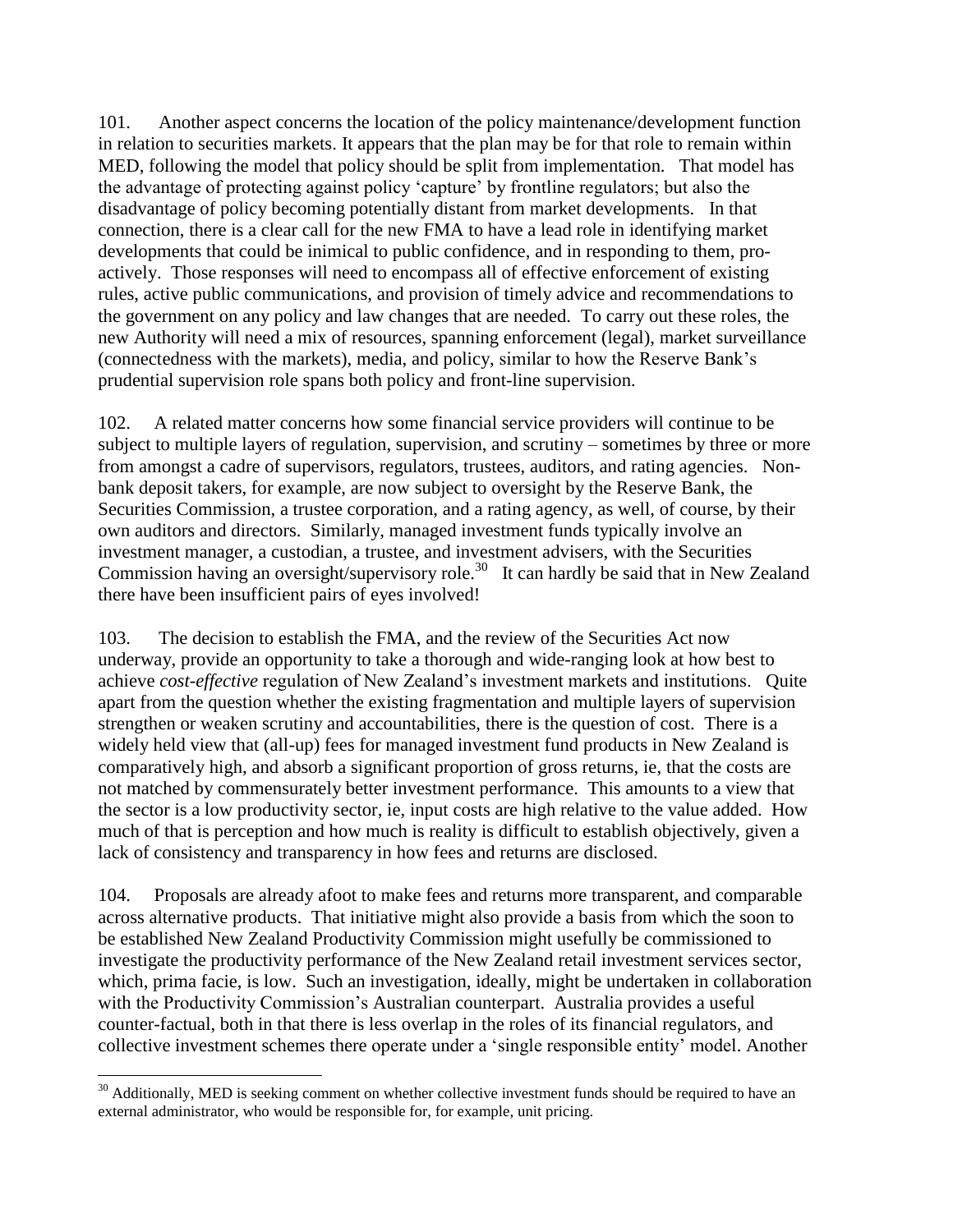aspect is the very small size of the New Zealand savings and investment markets. With only a very small pool of investment funds across which overheads can be spread, there is a question whether further steps toward establishing a single financial market with Australia might help address some of that disadvantage. <sup>31</sup>

#### **6.4 Prospectus/investment statement disclosure requirements**

105. The investment statement and prospectus disclosure regimes prescribed by the Securities Act are widely regarded to have failed. It is thought that few people refer to them and, if they do, that few find them useful for informing their investment decisions. The main problems are that the most pertinent information often is submerged by 'glossy' marketing material and/or voluminous technical detail. It also seems that a culture may have developed to the effect that provided legal/technical disclosure requirements have been met, everything is 'ok'. In other words, disclosure requirements potentially can shield issuers from, as well as expose them to, responsibility.

106. The Capital Markets Development Taskforce (CMDTF) has recommended that these weaknesses in the existing Securities Act disclosure regime should be addressed, inter alia, by requiring issuers to provide investors with a short-form key information summary, of not more than two pages, which sets out in *plain english* the main terms of, and risks embedded in, the investment offering.

107. The difficulty in crafting a template that will be effective in achieving that – ambitious – objective should not be underestimated. Many investments nowadays entail degrees of complexity that may defy simplification to the degree envisaged, at least without the disclosures becoming 'simplistic' and potentially mis-leading (just as it has turned out that some investment 'mantras' may have been as harmful as they have been helpful to non-expert investors). Alternatively, the envisaged short-form disclosure document may end up containing little more than 'health warnings', disclaimers, and cross references to the detailed information available in the detailed prospectus.

108. These considerations point to a possible need for a more fundamental re-think of what makes for an effective disclosure regime for the investing public; a shift from providing prospective investors with the information they need to evaluate risk for themselves, to actually providing them with a risk assessment.

109. The CMDTF recommendations go some way in this direction, with a proposal that the disclosure document for particularly risky or complex products must include a warning label to that effect, highlighting the need for caution and to seek independent advice. The MED Discussion Paper on a new Securities Act takes this idea a step further by countenancing that issuers be required to provide an actual risk-assessment, not just the information needed for the investor to make their own risk-assessment. That might be a self-assessment, or an assessment

<sup>&</sup>lt;sup>31</sup> Although it is sometimes noted that fees charged by investment funds in Australia also are high, possibly stemming from the fact that investment managers have a captive market owing to Australia's compulsory saving arrangements.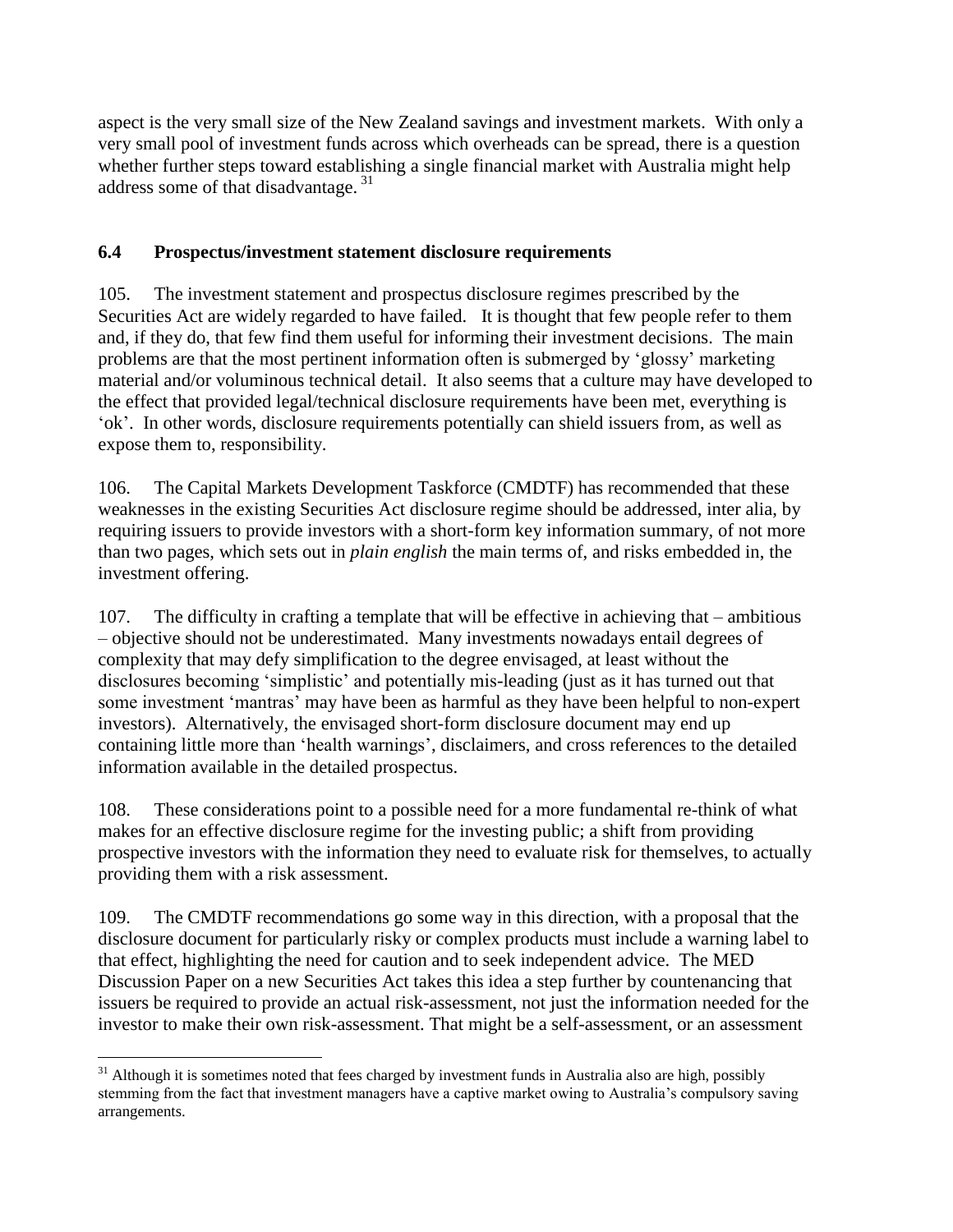provided by an independent third party.<sup>32</sup> The disclosure document containing this information would be short (one to two pages), but detailed financial and other information would still be required to be made available to professional analysts/advisers, and investors who would like it, on a government run web site.

110. On their face, these proposals have merit. The risk assessment would be made by those best placed to make it, and might operate along the lines of a 'traffic light' that would be unlikely to be missed. Although there would be an obvious incentive for issuers to understate risk, that should be capable of being countered by attaching accountabilities to those who make the assessment; and because questionable risk assessments would be something of a 'lightening rod' for public commentary.

111. Health warnings might also have a useful role to play where products are complex. And potentially there is scope here to leverage a stronger financial advisory profession, for example, if such warnings were, prominently, to include a recommendation to seek independent advice, or possibly even to include a requirement that the investor provide evidence of having done so before investing. (While the latter may be going too far, it is instructive that banks generally will not establish a mortgage facility without evidence of the borrower having received independent legal advice.)

112. Whilst the above kinds of proposals would, in some respects, shift more responsibility onto those issuing/selling financial products, they could also result in a shift, over time, in the balance of resources utilized in the securities markets, from legal resources that are engaged to ensure technical legal compliance by issuers, to investment advisory resources, and market commentary, that supports the 'buy' side of the market. With both securities law reform and implementation of the law governing the giving of financial advice in train, there exists an opportunity to capture complementarities in ways that should help each to leverage the effectiveness of the other.

# **6.5 Remedies and sanctions**

113. Where it is established that wrong-doing, negligence or mis-management by those issuing or selling investments has resulted in loss to investors, the sanctions that can be applied, and the remedies available to investors, are important strands in the fabric of arrangements that underpin public confidence in the saving and investment process. Sanctions deter actions that could be detrimental to investors' interests, and remedies provide compensation, or part compensation, where losses have been incurred that are outside the bounds of the risks that investors could and should have managed themselves.

114. For sanctions and remedies to engender public confidence, they need to be, respectively, consistently applied and reasonably accessible. Otherwise outcomes can end up being seen as uncertain, unfair, disproportionate, and even capricious. An evaluation of how

 $\overline{a}$  $32$  One approach, at least for investments represented as a fixed interest investment, would be to require issuers to represent the risk by way of two metrics: one that states the probability of default, and the other that states possible loss given default. Simple quantitative metrics along these lines have long been used by the risk management units in banks, and have been formalized into the Basel II capital adequacy framework for banks.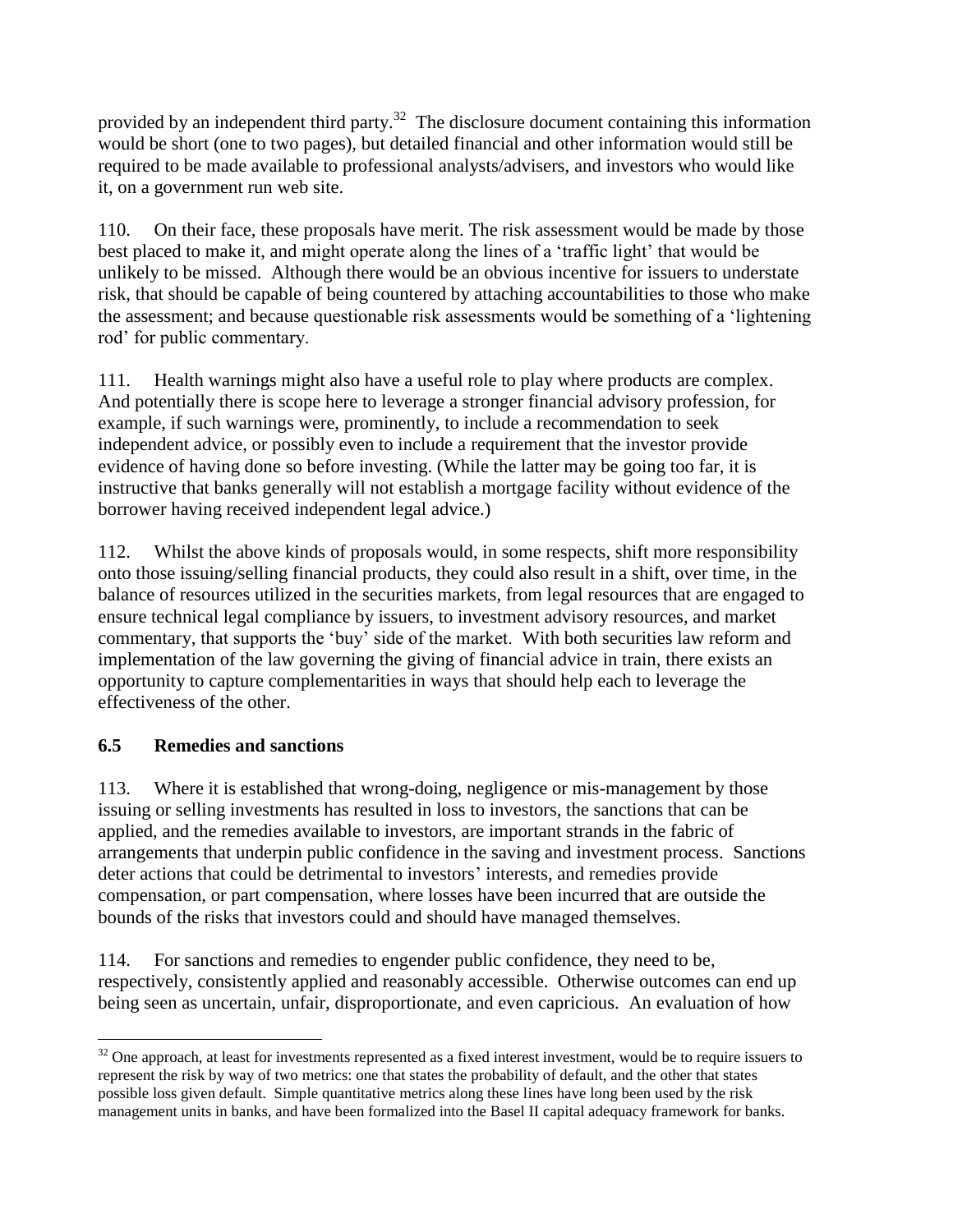well the existing set of remedies and sanctions, across the New Zealand financial system, measure up against these criteria is beyond the scope of this report; but some observations nonetheless can be made.

115. First, in New Zealand, access to remedies by investors, traditionally, has been founded on the access investors have to the courts to pursue civil claims. But in recent years, that has been extended to include industry-based dispute resolution schemes, namely the Banking Ombudsman Scheme, and the Insurance and Saving Ombudsman Scheme. And that aspect of the framework of remedies is in the process of being extended to cover all providers of financial services to the public (by the Financial Service Providers (Registration and Dispute Resolution) Act 2008).

116. In that sense, access to remedies for investors is already in the process of being extended.<sup>33</sup> In another sense, however, that access will remain relatively narrow. While there will be a comprehensive set of mechanisms for arbitrating on matters in (contractual) dispute, there will remain no arrangements for settling claims/losses where an institution has failed. To cover, or part cover, (credit) losses arising in that circumstance, some form of insurance or compensation scheme would be needed.

117. Australia in the past few years has introduced low-level compensation schemes covering retail deposits and insurance, and requirements for holders of a financial services licence to have adequate professional indemnity insurance (with ASIC having quite comprehensive powers to take proceedings on behalf of investors). New Zealand has little by way of comparable arrangements. That said, in the wake of the GFC, which saw government's just about everywhere, including in New Zealand, intervene to protect 'deposits', there now is probably a perception of greater (de facto) protection for bank deposits, and especially large bank deposits, than previously.

118. Against this backdrop, it would be timely to take a comprehensive look at the overall structure of and balance in the remedies that depositors and investors have in New Zealand when 'things go wrong'. Do the existing arrangements strike the right balance – between judicial and industry-based dispute resolution arrangements, between remedies and sanctions, between ambiguity and predictability, and in countering 'moral hazard', facilitating diligent risk-taking and providing a basis for the public to have confidence in the financial services sector?

# **6.6 Financial pro-cyclicality and systemic risk**

119. One of the main policy issues to have emerged from the GFC, globally, has concerned the tendency for financial systems to swing from excessive exuberance to crises of confidence, sometimes referred to as a process of building and bursting 'bubbles'. During the past two to three decades, most parts of the world have experienced such an episode, with those in Japan, (late 1980s), Australasia (late 1980s/early 1990s), Scandinavia (early 1990s), and East Asia

 $\overline{a}$  $33$  Even over-extended in so far as the multiplicity of parties involved with some investment products give rise to potential scope for multiple claims in respect of what is a single problem, or 'dispute resolution shopping'.